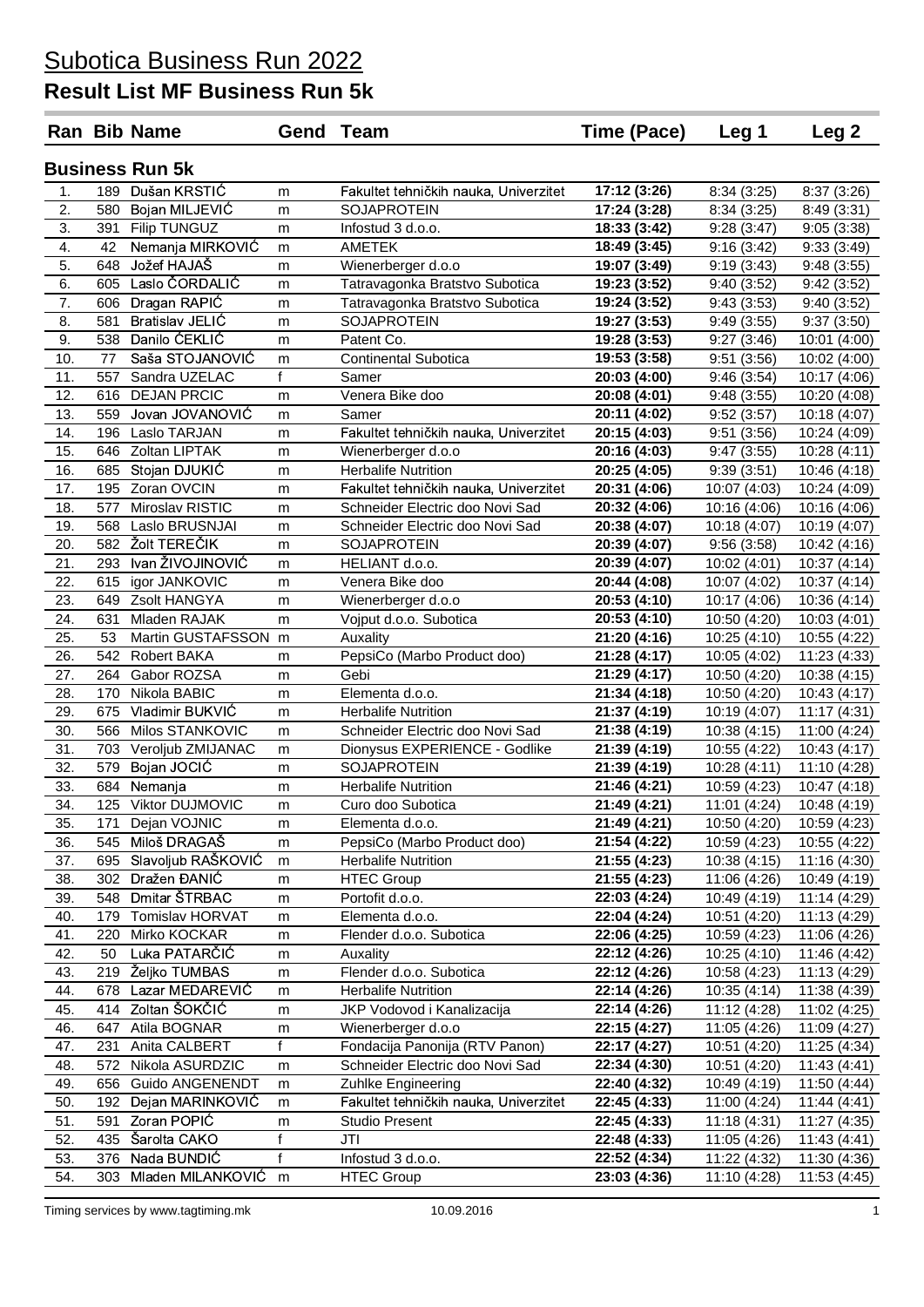### **Result List MF Business Run 5k**

|            |                     | <b>Ran Bib Name</b>                  | Gend              | Team                                  | Time (Pace)                  | Leg 1                        | Leg <sub>2</sub>             |
|------------|---------------------|--------------------------------------|-------------------|---------------------------------------|------------------------------|------------------------------|------------------------------|
| 55.        |                     | 304 Branislav RUS                    | m                 | <b>HTEC Group</b>                     | 23:05 (4:37)                 | 11:46 (4:42)                 | 11:19 (4:31)                 |
| 56.        | 441                 | Sanel OSMANČEVIĆ                     | m                 | KoiCode                               | 23:07 (4:37)                 | 11:11 (4:28)                 | 11:56 (4:46)                 |
| 57.        |                     | 259 Robert VADLJA                    | m                 | Gebi                                  | 23:22 (4:40)                 | 11:13 (4:29)                 | 12:09 (4:51)                 |
| 58.        | 99                  | Damir HOMA                           | m                 | <b>Continental Subotica</b>           | 23:26 (4:41)                 | 11:34 (4:37)                 | 11:51 (4:44)                 |
| 59.        | 485                 | Naro ENGI                            | m                 | Norma Group                           | 23:34 (4:42)                 | 12:15 (4:54)                 | 11:19 (4:31)                 |
| 60.        | 681                 | Bogdan DJUKIĆ                        | m                 | <b>Herbalife Nutrition</b>            | 23:36 (4:43)                 | 11:07 (4:27)                 | 12:28 (4:59)                 |
| 61.        |                     | 644 Radovan JEVTIĆ                   | m                 | Wienerberger d.o.o                    | 23:38 (4:43)                 | 11:50 (4:44)                 | 11:47 (4:42)                 |
| 62.        |                     | 629 Cvetko MAKSIMOVIĆ                | m                 | Vojput d.o.o. Subotica                | 23:40 (4:44)                 | 11:45 (4:42)                 | 11:54 (4:45)                 |
| 63.        | 494                 | Nikola BUDIMAC                       | m                 | Norma Group                           | 23:40 (4:44)                 | 10:56 (4:22)                 | 12:44 (5:05)                 |
| 64.        |                     | 233 Norbert DUDÁS                    | m                 | Fondacija Panonija (RTV Panon)        | 23:41 (4:44)                 | 11:39 (4:39)                 | 12:02 (4:49)                 |
| 65.        |                     | 578 Milica KOSTIC                    | f                 | Schneider Electric doo Novi Sad       | 23:47 (4:45)                 | 11:34 (4:37)                 | 12:13 (4:53)                 |
| 66.        |                     | 169 Zoran CRNKOVIC                   | m                 | Elementa d.o.o.                       | 23:54 (4:46)                 | 12:07 (4:50)                 | 11:47 (4:42)                 |
| 67.        |                     | 587 Andor KOZA                       | m                 | <b>Studio Present</b>                 | 24:00 (4:48)                 | 11:44 (4:41)                 | 12:15 (4:54)                 |
| 68.        |                     | 628 Ivan MERKOVIĆ                    | m                 | Vojput d.o.o. Subotica                | 24:03 (4:48)                 | 11:43 (4:41)                 | 12:19 (4:55)                 |
| 69.        | 531                 | Dragiša BOJIĆ                        | m                 | Patent Co.                            | 24:04 (4:48)                 | 11:20 (4:32)                 | 12:43 (5:05)                 |
| 70.        |                     | 244 Attila VOJTER                    | m                 | Gebi                                  | 24:12 (4:50)                 | 11:51 (4:44)                 | 12:21 (4:56)                 |
| 71.        |                     | 688 Aleksandar MANDIC                | m                 | <b>Herbalife Nutrition</b>            | 24:13 (4:50)                 | 11:17 (4:30)                 | 12:56 (5:10)                 |
| 72.        |                     | 419 IGOR                             | m                 | <b>JKP"SUBOTIČKA TOPLANA"</b>         | 24:13 (4:50)                 | 11:33 (4:37)                 | 12:39 (5:03)                 |
| 73.        |                     | 532 Zlatko BEDIĆ                     | m                 | Patent Co.                            | 24:13 (4:50)                 | 12:13 (4:53)                 | 11:59 (4:47)                 |
| 74.        |                     | 682 Dalibor ZELJKOVIC                | m                 | <b>Herbalife Nutrition</b>            | 24:13 (4:50)                 | 11:20 (4:32)                 | 12:53 (5:09)                 |
| 75.        |                     | 226 Danilo FRANOVIĆ                  | m                 | Flender d.o.o. Subotica               | 24:14 (4:50)                 | 12:30 (5:00)                 | 11:44 (4:41)                 |
| 76.        |                     | 358 Uros RAJKOVIC                    | m                 | Infostud 3 d.o.o.                     | 24:14 (4:50)                 | 12:24 (4:57)                 | 11:50 (4:44)                 |
| 77.        |                     | 442 Luka DRAČA                       | m                 | KoiCode                               | 24:21 (4:52)                 | 11:14 (4:29)                 | 13:07 (5:14)                 |
| 78.        | 474                 | Nemanja GAZIBARA                     | m                 | Norma Group                           | 24:22 (4:52)                 | 11:33 (4:37)                 | 12:48 (5:07)                 |
| 79.        | 86                  | Siniša MILANKOVIĆ                    | m                 | <b>Continental Subotica</b>           | 24:22 (4:52)                 | 11:15 (4:30)                 | 13:07 (5:14)                 |
| 80.        | 666                 | Igor DJUKANOV                        | m                 | <b>Herbalife Nutrition</b>            | 24:24 (4:52)                 | 11:44 (4:41)                 | 12:40 (5:04)                 |
| 81.        | 491                 | Dušan KAURIN                         | m                 | Norma Group                           | 24:24 (4:52)                 | 11:45 (4:42)                 | 12:38 (5:03)                 |
| 82.        | 586                 | Dragoslav PRPA                       | m                 | <b>SOJAPROTEIN</b>                    | 24:24 (4:52)                 | 11:47 (4:43)                 | 12:36 (5:02)                 |
| 83.        | 561                 | Ildiko ŽAKI                          | $\overline{f}$    | SCENSO doo                            | 24:24 (4:52)                 | 12:27 (4:59)                 | 11:57 (4:46)                 |
| 84.        | 669                 | Ljubomir                             | m                 | <b>Herbalife Nutrition</b>            | 24:29 (4:53)                 | 11:27 (4:35)                 | 13:01 (5:12)                 |
| 85.        | 608                 | <b>BOGDAN</b>                        | m                 | Telekom Srbija                        | 24:32 (4:54)                 | 12:10 (4:52)                 | 12:21 (4:56)                 |
| 86.        | 333                 | Krisztian PINTER                     | m                 | ICBTECH DOO SUBOTICA                  | 24:32 (4:54)                 | 12:24 (4:57)                 | 12:07 (4:51)                 |
| 87.        | 385                 | Siniša MIJATOVIĆ                     | m                 | Infostud 3 d.o.o.                     | 24:38 (4:55)                 | 12:02 (4:49)                 | 12:35 (5:02)                 |
| 88.        | 497<br>$\mathbf{1}$ | Dejan BUNGHART                       | m<br>f            | Norma Group<br><b>AMETEK</b>          | 24:39 (4:55)                 | 24:37 (9:50)                 | 0:01(0:00)                   |
| 89.<br>90. |                     | Slađana MILORAD<br>276 Tamaš HELFRIH |                   |                                       | 24:42 (4:56)                 | 11:51 (4:44)                 | 12:51 (5:08)                 |
|            |                     | 457 Branka PETRIC                    | m<br>$\mathsf{f}$ | Goodwill Pharma d.o.o.                | 24:48 (4:57)<br>24:50 (4:58) | 12:18 (4:55)                 | 12:29 (4:59)                 |
| 91.<br>92. | 272                 | Nemanja ĆIRIĆ                        |                   | MediGroup<br>Goodwill Pharma d.o.o.   | 24:50 (4:58)                 | 12:31 (5:00)                 | 12:18 (4:55)                 |
| 93.        | 343                 | Tamaš HORVAT                         | m                 | Infostud 3 d.o.o.                     | 24:52 (4:58)                 | 12:13 (4:53)<br>12:27 (4:59) | 12:37 (5:02)<br>12:24 (4:57) |
| 94.        | 92                  | Bojan NASTOSIJEVIĆ m                 | m                 | Continental Subotica                  | 24:57 (4:59)                 | 11:50 (4:44)                 | 13:06 (5:14)                 |
| 95.        | 340                 | Goran BILIC                          | m                 | Infostud 3 d.o.o.                     | 24:58 (4:59)                 | 11:31 (4:36)                 | 13:27 (5:22)                 |
| 96.        | 571                 | Djulinka CUKUROV                     | f                 | Schneider Electric doo Novi Sad       | 24:59 (4:59)                 | 11:58 (4:47)                 | 13:01 (5:12)                 |
| 97.        | 193                 | Nemanja DAČEVIĆ                      | m                 | Fakultet tehničkih nauka, Univerzitet | 25:01 (5:00)                 | 12:11 (4:52)                 | 12:49 (5:07)                 |
| 98.        | 129                 | Anton JERAS                          | m                 | Curo doo Subotica                     | 25:03 (5:00)                 | 11:56 (4:46)                 | 13:06 (5:14)                 |
| 99.        | 133                 | Tamaš NOVAK                          | m                 | Curo doo Subotica                     | 25:05 (5:01)                 | 12:30 (5:00)                 | 12:34 (5:01)                 |
| 100.       | 290                 | Nenad PEJAK                          | m                 | Gordon doo                            | 25:10 (5:02)                 | 11:15 (4:30)                 | 13:54 (5:33)                 |
| 101.       | 696                 | Tomas CSEH                           | m                 | Studio Present                        | 25:10 (5:02)                 | 12:31 (5:00)                 | 12:39 (5:03)                 |
| 102.       | 387                 | Dušica VILOV                         | f                 | Infostud 3 d.o.o.                     | 25:14 (5:02)                 | 11:58 (4:47)                 | 13:15 (5:18)                 |
| 103.       | 194                 | Nikola OLUŠKI                        | m                 | Fakultet tehničkih nauka, Univerzitet | 25:14 (5:02)                 | 12:14 (4:53)                 | 13:00 (5:12)                 |
| 104.       | 489                 | Filip ŠUPUT                          | m                 | Norma Group                           | 25:15 (5:03)                 | 11:54 (4:45)                 | 13:21 (5:20)                 |
| 105.       | 199                 | Marko BODROŽIĆ                       | m                 | Flender d.o.o. Subotica               | 25:19 (5:03)                 | 12:51 (5:08)                 | 12:28 (4:59)                 |
| 106.       | 570                 | Zoran MARCETIC                       | m                 | Schneider Electric doo Novi Sad       | 25:24 (5:04)                 | 11:39 (4:39)                 | 13:45 (5:30)                 |
| 107.       | 112                 | Dragan VOJNIĆ                        | m                 | Continental Subotica                  | 25:26 (5:05)                 | 12:17 (4:54)                 | 13:08 (5:15)                 |
| 108.       | 207                 | Aleksandar IVANOVIĆ m                |                   | Flender d.o.o. Subotica               | 25:27 (5:05)                 | 12:34 (5:01)                 | 12:53 (5:09)                 |
| 109.       | 9                   | Nikola PONJEVIĆ                      | m                 | <b>AMETEK</b>                         | 25:27 (5:05)                 | 12:07 (4:50)                 | 13:20 (5:20)                 |
| 110.       | 630                 | Mihaela HERT                         | $\mathsf{f}$      | Vojput d.o.o. Subotica                | 25:27 (5:05)                 | 11:48 (4:43)                 | 13:39 (5:27)                 |
|            |                     |                                      |                   |                                       |                              |                              |                              |

Timing services by www.tagtiming.mk 10.09.2016 10.09.2016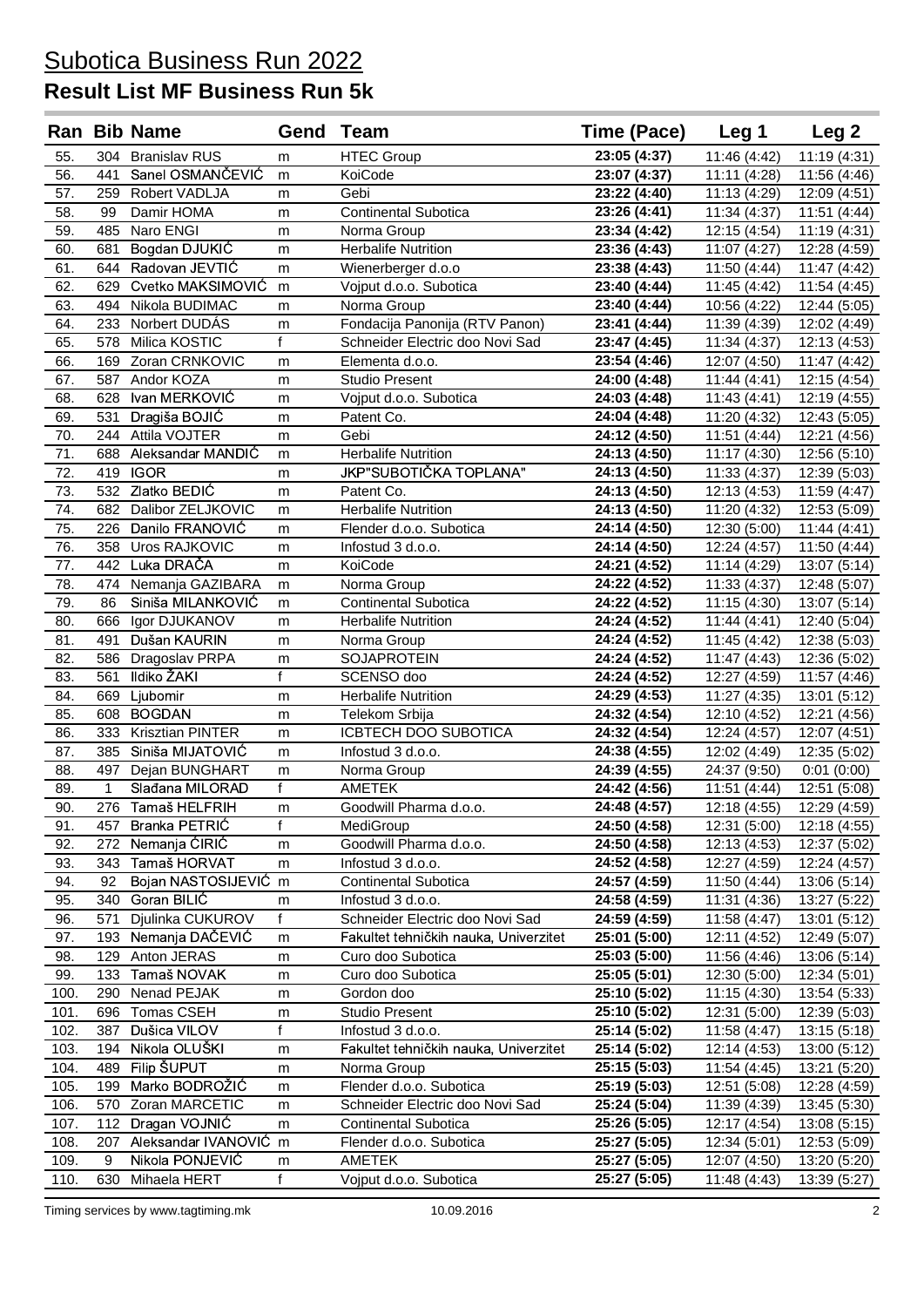|              |           | <b>Ran Bib Name</b>               | Gend Team         |                                                  | Time (Pace)                  | Leg <sub>1</sub>             | Leg 2                        |
|--------------|-----------|-----------------------------------|-------------------|--------------------------------------------------|------------------------------|------------------------------|------------------------------|
| 111.         |           | 215 Žužana KIŠ EREŠ               | f                 | Flender d.o.o. Subotica                          | 25:29 (5:05)                 | 12:37 (5:02)                 | 12:51 (5:08)                 |
| 112.         | 661       | Miloš TADIĆ                       | m                 | <b>Herbalife Nutrition</b>                       | 25:29 (5:05)                 | 12:53 (5:09)                 | 12:36(5:02)                  |
| 113.         |           | 283 Atila SATMARI                 | m                 | Gordon doo                                       | 25:31 (5:06)                 | 11:44(4:41)                  | 13:46 (5:30)                 |
| 114.         | 174       | <b>Rita HUSAR</b>                 | f                 | Elementa d.o.o.                                  | 25:35 (5:07)                 | 12:10 (4:52)                 | 13:24 (5:21)                 |
| 115.         | 56        | <b>TIBOR PAP</b>                  | m                 | BIROMARKET 024 D.O.O.                            | 25:35 (5:07)                 | 12:49 (5:07)                 | 12:45 (5:06)                 |
| 116.         | 611       | Tamas KOL                         | m                 | Venera Bike doo                                  | 25:37 (5:07)                 | 12:22 (4:57)                 | 13:14 (5:17)                 |
| 117.         | 585       | Saša HAJDU                        | m                 | <b>SOJAPROTEIN</b>                               | 25:43 (5:08)                 | 12:41 (5:04)                 | 13:02 (5:13)                 |
| 118.         | 109       | Karoly LORIK                      | m                 | <b>Continental Subotica</b>                      | 25:44 (5:08)                 | 12:33 (5:01)                 | 13:11 (5:16)                 |
| 119.         | 49        | Aleksandar                        | m                 | Auxality                                         | 25:47 (5:09)                 | 12:43 (5:05)                 | 13:03 (5:13)                 |
| 120.         | 602       | David ŠILI                        | m                 | <b>Studio Present</b>                            | 25:47 (5:09)                 | 13:35 (5:26)                 | 12:12 (4:53)                 |
| 121.         |           | 574 Zeljko MARILOVIC              | m                 | Schneider Electric doo Novi Sad                  | 25:48 (5:09)                 | 12:33 (5:01)                 | 13:15 (5:18)                 |
| 122.         | 311       | Marko KLJAJIC                     | m                 | ICBTECH DOO SUBOTICA                             | 25:48 (5:09)                 | 11:37 (4:39)                 | 14:11 (5:40)                 |
| 123.         | 190       | Stevan STANKOVSKI                 | m                 | Fakultet tehničkih nauka, Univerzitet            | 25:58 (5:11)                 | 12:21 (4:56)                 | 13:36 (5:26)                 |
| 124.         |           | 645 Roža IVOŠEVIĆ                 | $\mathsf{f}$      | Wienerberger d.o.o                               | 26:01 (5:12)                 | 12:35 (5:02)                 | 13:26 (5:22)                 |
| 125.         | 347       | Lazar STANOJKOVIĆ                 | m                 | Infostud 3 d.o.o.                                | 26:07 (5:13)                 | 13:07 (5:15)                 | 12:59 (5:11)                 |
| 126.         | 672       | <b>Branko KRESTA</b>              | m                 | <b>Herbalife Nutrition</b>                       | 26:08 (5:13)                 |                              | 10:51 (4:20)                 |
| 127.         | 322       | Maja LUHOVIĆ                      | $\mathbf{f}$      | ICBTECH DOO SUBOTICA                             | 26:09 (5:13)                 | 12:43 (5:05)                 | 13:25 (5:22)                 |
| 128.         |           | 126 Akos DRUZSEK                  | m                 | Curo doo Subotica                                | 26:11 (5:14)                 | 12:41 (5:04)                 | 13:29 (5:23)                 |
| 129.         | 492       | Igor KADIŠANI                     | m                 | Norma Group                                      | 26:16 (5:15)                 | 11:44 (4:41)                 | 14:31 (5:48)                 |
| 130.         | 52        | Marko NEŠKOVIĆ                    | m                 | Auxality                                         | 26:20 (5:16)                 | 12:45 (5:06)                 | 13:35 (5:26)                 |
| 131.         | 225       | Luka GLIŠIĆ                       | m                 | Flender d.o.o. Subotica                          | 26:21 (5:16)                 | 12:30 (5:00)                 | 13:50 (5:32)                 |
| 132.         | 40        | Dane RADAKOVIĆ                    | m                 | AMETEK                                           | 26:21 (5:16)                 | 13:40 (5:28)                 | 12:41 (5:04)                 |
| 133.         | 206       | Čaba JUHAS                        | m                 | Flender d.o.o. Subotica                          | 26:37 (5:19)                 | 13:07 (5:15)                 | 13:29 (5:23)                 |
| 134.         |           | 395 Branimir GAJIĆ                | m                 | Infostud 3 d.o.o.                                | 26:37 (5:19)                 | 13:21 (5:20)                 | 13:16 (5:18)                 |
| 135.         | 364       | Luka MATKOVIĆ                     | m                 | Infostud 3 d.o.o.                                | 26:38 (5:19)                 | 13:03(5:13)                  | 13:34 (5:25)                 |
| 136.         | 217       | Žolti TOTH                        | m                 | Flender d.o.o. Subotica                          | 26:38 (5:19)                 | 13:09 (5:15)                 | 13:29 (5:23)                 |
| 137.         | 680       | <b>Branislav ZDRNJA</b>           | m                 | <b>Herbalife Nutrition</b>                       | 26:40 (5:20)                 | 12:28 (4:59)                 | 14:11 (5:40)                 |
| 138.         | 320       | David FA                          | m                 | <b>ICBTECH DOO SUBOTICA</b>                      | 26:42 (5:20)                 | 13:13 (5:17)                 | 13:28 (5:23)                 |
| 139.         | 221       | Bojan SUKNOVIĆ                    | m                 | Flender d.o.o. Subotica                          | 26:45 (5:21)                 | 13:03(5:13)                  | 13:41 (5:28)                 |
| 140.         | 31        | Ilija TOMIĆ                       | m                 | AMETEK                                           | 26:46 (5:21)                 | 12:01 (4:48)                 | 14:45 (5:54)                 |
| 141.         | 609       | <b>SLAVKO</b>                     | m                 | Telekom Srbija                                   | 26:48 (5:21)                 | 13:27 (5:22)                 | 13:20 (5:20)                 |
| 142.         | 323       | Piroška STANIĆ                    | f                 | ICBTECH DOO SUBOTICA                             | 26:50 (5:22)                 | 12:37 (5:03)                 | 14:13 (5:41)                 |
| 143.         |           | 625 Zoltan BARAT                  | m                 | Vojput d.o.o. Subotica                           | 26:59 (5:23)                 | 13:38 (5:27)                 | 13:21 (5:20)                 |
| 144.         | 673       | Miroslav                          | m                 | <b>Herbalife Nutrition</b>                       | 27:00 (5:24)                 | 12:27 (4:58)                 | 14:33 (5:49)                 |
| 145.         |           | 218 Nebojša KOVAČEVIĆ             | m                 | Flender d.o.o. Subotica                          | 27:02 (5:24)                 | 13:11 (5:16)                 | 13:50 (5:32)                 |
| 146.         | 87        | Dragana SUBOTIĆ                   | $\mathsf{f}$      | Continental Subotica                             | 27:04 (5:24)                 | 13:20 (5:20)                 | 13:44 (5:29)                 |
| 147.         |           | 240 Tihomir OŽVAR                 | m                 | Gebi                                             | 27:11 (5:26)                 | 16:51 (6:44)                 | 10:20 (4:08)                 |
| 148.         | 247       | Adrián TORNAI                     | m                 | Gebi                                             | 27:12 (5:26)                 | 14:14 (5:41)                 | 12:58 (5:11)                 |
| 149.         | 241       | Robert BUDEMAC                    | m                 | Gebi                                             | 27:12 (5:26)                 | 15:11 (6:04)                 | 12:00 (4:48)                 |
| 150.         | 274       | Milan BATINIĆ                     | m                 | Goodwill Pharma d.o.o.                           | 27:12 (5:26)                 | 13:26 (5:22)                 | 13:46 (5:30)                 |
| 151.         | 700       | Vladimir GRSIĆ                    | m                 | Hitna medicinska pomoć Subotica                  | 27:13 (5:26)                 | 13:41 (5:28)                 | 13:32 (5:24)                 |
| 152.         | 487       | Stefan KVRGIĆ                     | m                 | Norma Group                                      | 27:13 (5:26)                 | 12:45 (5:06)                 | 14:28 (5:47)                 |
| 153.         | 230       | Maurice PAYETA                    | m                 | Fondacija Panonija (RTV Panon)                   | 27:13 (5:26)                 | 13:32 (5:24)                 | 13:41 (5:28)                 |
| 154.         | 281       | Mario BORENOVIĆ                   | m                 | Goodwill Pharma d.o.o.                           | 27:14 (5:26)                 | 13:31 (5:24)                 | 13:43 (5:29)                 |
| 155.         | 573       | Nenad MIRKOVIC<br>Branko MATKOVIĆ | m                 | Schneider Electric doo Novi Sad<br><b>AMETEK</b> | 27:15 (5:27)<br>27:22 (5:28) | 12:33 (5:01)                 | 14:42 (5:52)                 |
| 156.<br>157. | 12<br>191 | Natalija GAJIĆ                    | m<br>$\mathsf{f}$ | Fakultet tehničkih nauka, Univerzitet            | 27:24 (5:28)                 | 13:43 (5:29)<br>12:50 (5:08) | 13:38 (5:27)<br>14:33 (5:49) |
| 158.         | 507       | Obrad KOSANOVIĆ                   | m                 | Norma Group                                      | 27:24 (5:28)                 | 13:40 (5:28)                 | 13:44 (5:29)                 |
| 159.         | 650       | Zoltan LOSONCI                    | m                 | Wienerberger d.o.o                               | 27:25 (5:29)                 | 14:01 (5:36)                 | 13:24 (5:21)                 |
| 160.         | 632       | Boris MAMUŽIĆ                     | m                 | Vojput d.o.o. Subotica                           | 27:30 (5:30)                 | 14:19 (5:43)                 | 13:10 (5:16)                 |
| 161.         | 250       | Mikloš GLIGOR                     | m                 | Gebi                                             | 27:32 (5:30)                 | 14:36 (5:50)                 | 12:56 (5:10)                 |
| 162.         | 466       | Michael KLINOVSKI                 | m                 | MediGroup                                        | 27:36 (5:31)                 | 13:07 (5:14)                 | 14:29 (5:47)                 |
| 163.         | 90        | Atila ŠULC                        | m                 | <b>Continental Subotica</b>                      | 27:37 (5:31)                 | 13:29 (5:23)                 | 14:07 (5:39)                 |
| 164.         | 657       | Tijana KRSTAJIC                   | $\mathsf{f}$      | Zuhlke Engineering                               | 27:38 (5:31)                 | 13:28 (5:23)                 | 14:09 (5:39)                 |
| 165.         | 212       | Kornel KASA                       | m                 | Flender d.o.o. Subotica                          | 27:42 (5:32)                 | 14:27 (5:46)                 | 13:14 (5:17)                 |
| 166.         | 181       | Dénes SINKOVICS                   | m                 | ErdSoft                                          | 27:44 (5:32)                 | 13:54 (5:33)                 | 13:49 (5:31)                 |
|              |           |                                   |                   |                                                  |                              |                              |                              |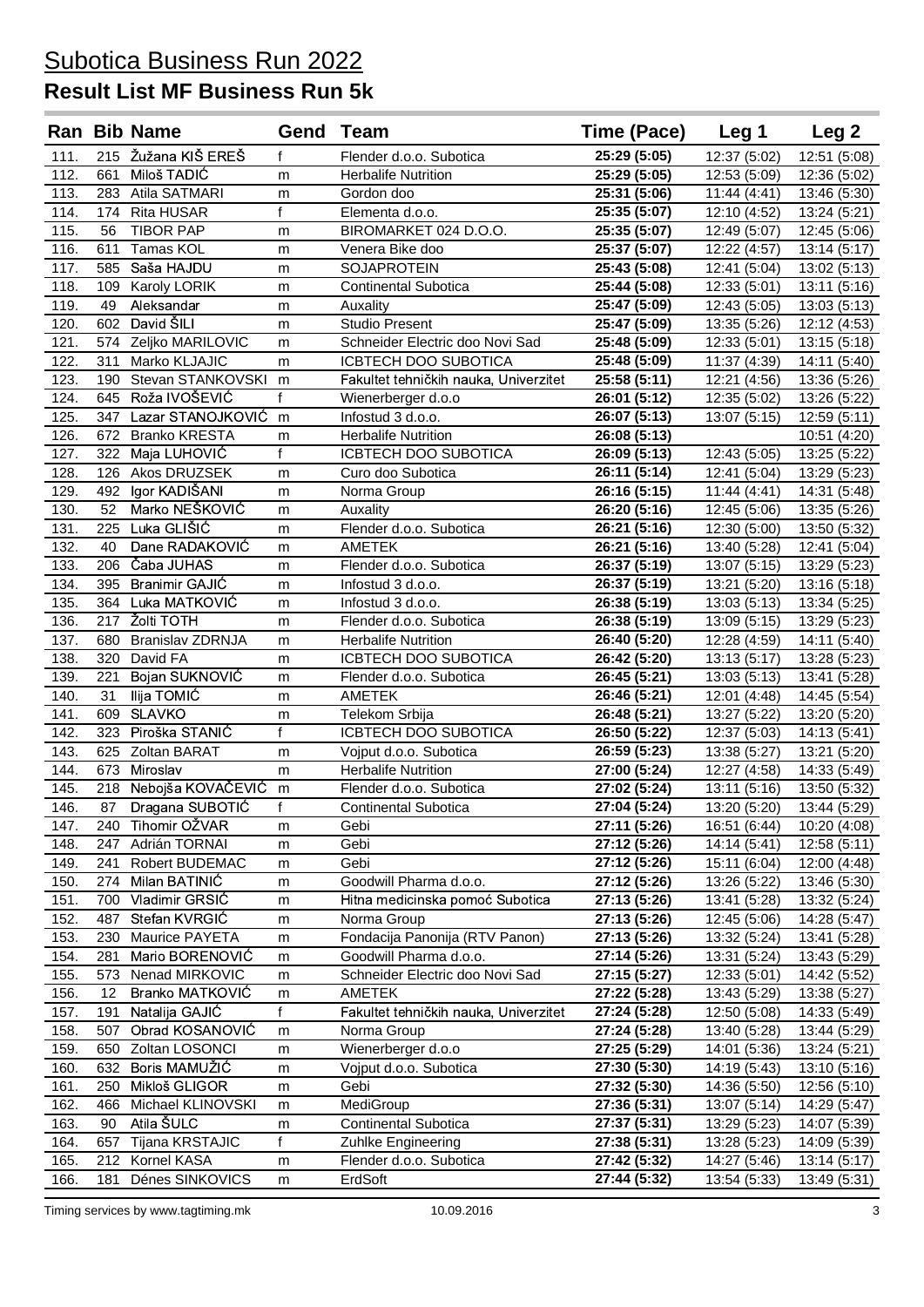### **Result List MF Business Run 5k**

|              |            | <b>Ran Bib Name</b>         | Gend           | Team                                     | Time (Pace)                  | Leg 1                        | Leg <sub>2</sub>             |
|--------------|------------|-----------------------------|----------------|------------------------------------------|------------------------------|------------------------------|------------------------------|
| 167.         |            | 449 Borko MIHAJLOVIC        | m              | MATERIAL EXCHANGE DOO                    | 27:48 (5:33)                 | 13:54 (5:33)                 | 13:53 (5:33)                 |
| 168.         |            | 433 Agneš MESAROŠ           | f              | JTI                                      | 27:50 (5:34)                 | 13:54 (5:33)                 | 13:55 (5:34)                 |
| 169.         | 37         | David BALINT                | m              | <b>AMETEK</b>                            | 27:51 (5:34)                 | 14:26 (5:46)                 | 13:24 (5:21)                 |
| 170.         |            | 472 Miloš SARAVOLAC         | m              | Norma Group                              | 27:51 (5:34)                 | 13:39 (5:27)                 | 14:11 (5:40)                 |
| 171.         |            | 108 Slavko ZORIĆ            | m              | <b>Continental Subotica</b>              | 27:52 (5:34)                 | 13:50 (5:32)                 | 14:01 (5:36)                 |
| 172.         |            | 307 Saša BOJANIĆ            | m              | <b>HTEC Group</b>                        | 27:52 (5:34)                 | 13:50 (5:32)                 | 14:02 (5:37)                 |
| 173.         |            | 528 Tomislav JAKIĆ          | m              | Patent Co.                               | 27:53 (5:34)                 | 13:44 (5:29)                 | 14:08 (5:39)                 |
| 174.         | 13         | Milica GRKOVIĆ              | $\overline{f}$ | <b>AMETEK</b>                            | 27:55 (5:35)                 | 14:10 (5:40)                 | 13:44 (5:29)                 |
| 175.         |            | 510 Milan MAČKIĆ            | m              | Norma Group                              | 27:58 (5:35)                 | 13:36 (5:26)                 | 14:21 (5:44)                 |
| 176.         |            | 670 Predrag SKORIC          | m              | <b>Herbalife Nutrition</b>               | 28:00 (5:36)                 | 14:24 (5:45)                 | 13:35 (5:26)                 |
| 177.         |            | 583 Vladimir PRODANOV       | m              | SOJAPROTEIN                              | 28:04 (5:36)                 | 13:46 (5:30)                 | 14:17 (5:43)                 |
| 178.         | 127        | Norbert CIROK               | m              | Curo doo Subotica                        | 28:05 (5:37)                 | 14:16 (5:42)                 | 13:49 (5:31)                 |
| 179.         | 463        | Nevena                      | f              | MediGroup                                | 28:07 (5:37)                 | 14:29 (5:47)                 | 13:38 (5:27)                 |
| 180          | 464        | Milena LAKIĆEVIĆ            | $\mathbf{f}$   | MediGroup                                | 28:12 (5:38)                 | 14:30 (5:48)                 | 13:42 (5:28)                 |
| 181.         |            | 569 Srdjan MIHAJLOVIC       | m              | Schneider Electric doo Novi Sad          | 28:13 (5:38)                 | 14:12 (5:41)                 | 14:00 (5:36)                 |
| 182.         | 297        | Nevena VELJKOVIC            | $\mathsf{f}$   | HELIANT d.o.o.                           | 28:16 (5:39)                 | 14:03 (5:37)                 | 14:13 (5:41)                 |
| 183.         | 588        | Miloš ĆUKOVIĆ               | m              | <b>Studio Present</b>                    | 28:21 (5:40)                 | 14:07 (5:38)                 | 14:13 (5:41)                 |
| 184.         | 188        | Oliver KOLTER               | m              | ErdSoft                                  | 28:24 (5:40)                 | 13:49 (5:31)                 | 14:34 (5:49)                 |
| 185.         |            | 530 Ivana VOJNOVIĆ          | f              | Patent Co.                               | 28:24 (5:40)                 | 14:23 (5:45)                 | 14:01 (5:36)                 |
| 186.         | 301        | Konstantin GRKOVIC          | m              | <b>HTEC Group</b>                        | 28:25 (5:41)                 | 13:31 (5:24)                 | 14:54 (5:57)                 |
| 187.         | 537        | Ivan MARIĆ                  | m              | Patent Co.                               | 28:26 (5:41)                 | 13:55 (5:34)                 | 14:30 (5:48)                 |
| 188.         |            | 634 Filip VUJIĆ             | m              | Vojput d.o.o. Subotica                   | 28:31 (5:42)                 | 13:17 (5:19)                 | 15:13 (6:05)                 |
| 189.         | 668        | Martin ERAKOVIĆ             | m              | <b>Herbalife Nutrition</b>               | 28:32 (5:42)                 | 13:25 (5:22)                 | 15:07 (6:02)                 |
| 190.         | 674        | Stefan DJOKIĆ               | m              | <b>Herbalife Nutrition</b>               | 28:33 (5:42)                 | 13:02 (5:13)                 | 15:30 (6:12)                 |
| 191.         | 175        | Davor POPOV                 | m              | Elementa d.o.o.                          | 28:33 (5:42)                 | 12:54 (5:09)                 | 15:39 (6:15)                 |
| 192.         |            | 305 Lara KOPUNOVIĆ          | $\overline{f}$ | <b>HTEC Group</b>                        | 28:34 (5:42)                 | 13:50 (5:32)                 | 14:44 (5:53)                 |
| 193.         | 67         | Branka PERČIĆ               | $\overline{f}$ | <b>Continental Subotica</b>              | 28:35 (5:43)                 | 14:23 (5:45)                 | 14:12 (5:40)                 |
| 194.         | 417        | Miroslav                    | m              | JKP Vodovod i Kanalizacija               | 28:36 (5:43)                 | 15:37 (6:14)                 | 12:59 (5:11)                 |
| 195.         | 278        | Danijela POPOVIĆ            | $\overline{f}$ | Goodwill Pharma d.o.o.                   | 28:38 (5:43)                 | 14:01 (5:36)                 | 14:36 (5:50)                 |
| 196.         | 481        | Aleksandar HELER            | m              | Norma Group                              | 28:43 (5:44)                 | 14:26 (5:46)                 | 14:17 (5:42)                 |
| 197.         |            | 209 Fehim FETOVIĆ           | m              | Flender d.o.o. Subotica                  | 28:43 (5:44)                 | 13:41 (5:28)                 | 15:02 (6:00)                 |
| 198.         | 633        | Nikola ROGOVIĆ              | m              | Vojput d.o.o. Subotica                   | 28:43 (5:44)                 | 12:51 (5:08)                 | 15:52 (6:20)                 |
| 199.         | 253        | <b>Rolland FARKAS</b>       | m              | Gebi                                     | 28:46 (5:45)                 | 14:17 (5:42)                 | 14:29 (5:47)                 |
| 200.         | 603        | Attila SZENCI               | m              | <b>Studio Present</b>                    | 28:50 (5:46)                 | 13:52 (5:33)                 | 14:57 (5:59)                 |
| 201.         | 14         | Nemanja BRKLJAČ             | m              | AMETEK                                   | 28:55 (5:47)                 | 13:51 (5:32)                 | 15:03 (6:01)                 |
| 202.         | 451        | Nikolina SEFEROVIC          | $\mathbf{f}$   | MATERIAL EXCHANGE DOO                    | 28:55 (5:47)                 | 28:54 (11:33)                | 0:01(0:00)                   |
| 203.         | 82         | Nikola TOMIĆ                | m              | <b>Continental Subotica</b>              | 28:56 (5:47)                 | 13:18 (5:19)                 | 15:37 (6:15)                 |
| 204.         | 202        | Milutin MITROVIĆ            | m              | Flender d.o.o. Subotica                  | 28:59 (5:47)                 | 15:35 (6:14)                 | 13:24 (5:21)                 |
| 205.         | 68         | Gligor STJEPANOVIĆ          | m              | Continental Subotica                     | 29:01 (5:48)                 | 14:39 (5:51)                 | 14:21 (5:44)                 |
| 206.         | 308        | Dejan IGUMANOVIĆ            | m              | <b>HTEC Group</b>                        | 29:03 (5:48)                 | 13:34 (5:25)                 | 15:28 (6:11)                 |
| 207.         | 694        | Jasmina RAŠKOVIĆ            | f              | <b>Herbalife Nutrition</b>               | 29:04 (5:48)                 | 14:20 (5:44)                 | 14:44 (5:53)                 |
| 208.         |            | 693 Aleksandra              | $\mathsf{f}$   | <b>Herbalife Nutrition</b>               | 29:08 (5:49)                 | 14:55 (5:58)                 | 14:12 (5:41)                 |
| 209.         | 59         | <b>HELENA IVANOVIC</b>      | f              | BIROMARKET 024 D.O.O.                    | 29:17 (5:51)                 | 14:07 (5:39)                 | 15:09 (6:03)                 |
| 210.         | 204        | Vladimir MALBAŠKI           | m              | Flender d.o.o. Subotica                  | 29:17 (5:51)                 | 14:11 (5:40)                 | 15:05 (6:02)                 |
| 211.         | 422        | Milutin JEVIĆ               | m              | JKP"SUBOTIČKA TOPLANA"                   | 29:21 (5:52)                 | 14:05 (5:38)                 | 15:16 (6:06)                 |
| 212.         | 393        | Andras TOT                  | m              | Infostud 3 d.o.o.                        | 29:25 (5:53)                 | 15:31 (6:12)                 | 13:53 (5:33)                 |
| 213.         | 653        | Luka BECAREVIC              | m              | Wienerberger d.o.o                       | 29:25 (5:53)                 | 14:56 (5:58)                 | 14:28 (5:47)                 |
| 214.         | 535        | Igor KARADŽIĆ               | m              | Patent Co.                               | 29:27 (5:53)                 | 14:51 (5:56)                 | 14:35 (5:50)                 |
| 215.         | 627        | Miljan PEŠIKAN              | m              | Vojput d.o.o. Subotica                   | 29:28 (5:53)                 | 13:54 (5:33)                 | 15:34 (6:13)                 |
| 216.         | 552        | Milan ŽIVKOVIĆ              | m              | Portofit d.o.o.                          | 29:35 (5:55)                 | 15:22 (6:09)                 | 14:13 (5:41)                 |
| 217.         | 268        | Zlatko VOJNIC               | m              | Gebi                                     | 29:36 (5:55)                 | 14:36 (5:50)                 | 15:00 (6:00)                 |
| 218.<br>219. | 686        | Milan ČETKOVIĆ              | m              | <b>Herbalife Nutrition</b>               | 29:38 (5:55)                 | 15:58 (6:23)                 | 13:40 (5:28)                 |
| 220.         | 173<br>593 | Bojan ENGI<br>Bálint JUHÁSZ | m              | Elementa d.o.o.<br><b>Studio Present</b> | 29:39 (5:55)<br>29:40 (5:56) | 14:43 (5:53)<br>14:27 (5:46) | 14:56 (5:58)<br>15:13 (6:05) |
| 221.         | 131        | Ferenc SABO                 | m<br>m         | Curo doo Subotica                        | 29:43 (5:56)                 | 14:15 (5:42)                 | 15:28 (6:11)                 |
| 222.         | 612        | Bojan VOJNIC TUNIC          | m              | Venera Bike doo                          | 29:48 (5:57)                 | 14:32 (5:48)                 | 15:16 (6:06)                 |
|              |            |                             |                |                                          |                              |                              |                              |

Timing services by www.tagtiming.mk  $10.09.2016$  4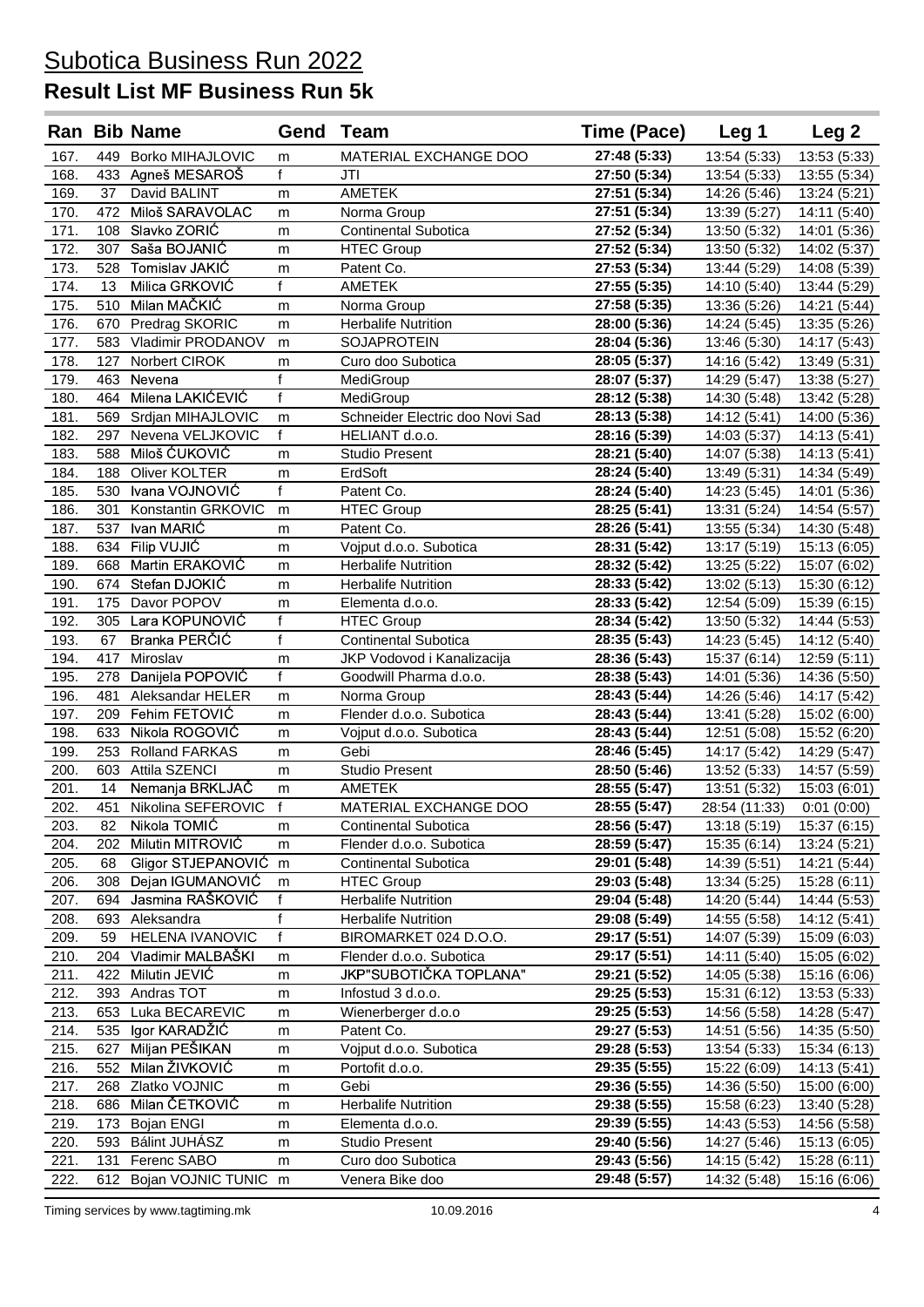|              |            | Ran Bib Name                  | Gend              | Team                             | Time (Pace)                  | Leg <sub>1</sub>             | Leg 2                        |
|--------------|------------|-------------------------------|-------------------|----------------------------------|------------------------------|------------------------------|------------------------------|
| 223.         | 227        | Slobodan                      | m                 | Flender d.o.o. Subotica          | 29:50 (5:58)                 | 15:09 (6:03)                 | 14:41 (5:52)                 |
| 224.         | 327        | Nenad                         | m                 | ICBTECH DOO SUBOTICA             | 29:51 (5:58)                 | 14:10 (5:40)                 | 15:40 (6:16)                 |
| 225.         | 73         | Danijela ZUBER                | $\mathbf{f}$      | Continental Subotica             | 29:52 (5:58)                 | 14:39 (5:51)                 | 15:13 (6:05)                 |
| 226.         |            | 330 Aleksandar PEJIĆ          | m                 | ICBTECH DOO SUBOTICA             | 29:52 (5:58)                 | 14:14 (5:41)                 | 15:38 (6:15)                 |
| 227.         | 60         | ALEKSANDRA                    | $\mathbf{f}$      | BIROMARKET 024 D.O.O.            | 30:03 (6:00)                 | 14:10 (5:40)                 | 15:53 (6:21)                 |
| 228.         | 69         | Nebojša GALETIN               | m                 | <b>Continental Subotica</b>      | 30:09 (6:01)                 | 14:06 (5:38)                 | 16:02 (6:25)                 |
| 229.         | 75         | Kristina                      | $\mathbf{f}$      | <b>Continental Subotica</b>      | 30:09 (6:01)                 | 14:54 (5:57)                 | 15:15 (6:06)                 |
| 230.         | 177        | <b>Boris IVANOV</b>           | m                 | Elementa d.o.o.                  | 30:12 (6:02)                 | 14:42 (5:53)                 | 15:29 (6:11)                 |
| 231.         | 172        | Bojan POPOVIC                 | m                 | Elementa d.o.o.                  | 30:13 (6:02)                 | 14:39 (5:51)                 | 15:34 (6:13)                 |
| 232.         |            | 296 Vladimir NINKOVIĆ         | m                 | HELIANT d.o.o.                   | 30:14 (6:02)                 | 14:59 (5:59)                 | 15:14 (6:05)                 |
| 233.         | 665        | Neda DUPOR                    | $\mathbf{f}$      | <b>Herbalife Nutrition</b>       | 30:16 (6:03)                 | 14:36 (5:50)                 | 15:39 (6:15)                 |
| 234.         | 284        | Nikola STIPIĆ                 | m                 | Gordon doo                       | 30:18 (6:03)                 | 14:40 (5:52)                 | 15:37 (6:15)                 |
| 235.         | 89         | Nikola JOVANOVIĆ              | m                 | <b>Continental Subotica</b>      | 30:18 (6:03)                 | 14:45 (5:54)                 | 15:33 (6:13)                 |
| 236.         | 667        | Mila CIRIC                    | $\mathbf{f}$      | <b>Herbalife Nutrition</b>       | 30:19 (6:03)                 | 14:34 (5:49)                 | 15:44 (6:17)                 |
| 237.         | 326        | Csaba LISCEVITY               | m                 | ICBTECH DOO SUBOTICA             | 30:19 (6:03)                 | 13:52 (5:33)                 | 16:27 (6:34)                 |
| 238.         | 404        | Dalibor LETOVIC               | m                 | Infostud 3 d.o.o.                | 30:20 (6:04)                 | 15:21 (6:08)                 | 14:59 (5:59)                 |
| 239.         |            | 315 Nemanja                   | m                 | ICBTECH DOO SUBOTICA             | 30:23 (6:04)                 | 16:07 (6:26)                 | 14:16 (5:42)                 |
| 240.         |            | 697 Zorica VUKOV              | $\mathbf{f}$      | Crveni krst Subotice             | 30:24 (6:04)                 | 14:55 (5:58)                 | 15:28 (6:11)                 |
| 241.         | 600        | Igor UŠUMOVIĆ                 | m                 | <b>Studio Present</b>            | 30:27 (6:05)                 | 16:10 (6:28)                 | 14:16 (5:42)                 |
| 242.         | 176        | Nemanja                       | m                 | Elementa d.o.o.                  | 30:28 (6:05)                 | 14:41 (5:52)                 | 15:47 (6:18)                 |
| 243.         | 384        | Stefan RAŠUO                  | m                 | Infostud 3 d.o.o.                | 30:35 (6:07)                 | 15:47 (6:19)                 | 14:47 (5:55)                 |
| 244.         |            | 556 Danica BOŽOVIĆ            | f<br>$\mathbf{f}$ | Portofit d.o.o.                  | 30:37 (6:07)                 | 16:36 (6:38)                 | 14:00 (5:36)                 |
| 245.<br>246. | 429<br>208 | <b>SLAVICA KALA</b>           | f                 | JKP"SUBOTIČKA TOPLANA"           | 30:38 (6:07)                 | 15:36 (6:14)                 | 15:01 (6:00)                 |
| 247.         | 382        | Mirjana TODIĆ<br>Boris ŽMAHER |                   | Flender d.o.o. Subotica          | 30:39 (6:07)                 | 14:04 (5:37)                 | 16:34 (6:37)<br>16:36 (6:38) |
| 248.         | 514        | Aleksa SKOČAJIĆ               | m<br>m            | Infostud 3 d.o.o.<br>Norma Group | 30:44 (6:08)<br>30:47 (6:09) | 14:08 (5:39)<br>15:30 (6:12) | 15:16 (6:06)                 |
| 249.         | 524        | Nikolina KARDOŠ               | $\mathbf{f}$      | Norma Group                      | 30:47 (6:09)                 | 14:53 (5:57)                 | 15:53 (6:21)                 |
| 250.         |            | 525 Ljiljana MEDIĆ            | f                 | OTP banka Srbija a.d. Novi Sad   | 30:47 (6:09)                 | 14:26 (5:46)                 | 16:21 (6:32)                 |
| 251.         |            | 698 Tancoš EDIT               | m                 | Crveni krst Subotice             | 30:51 (6:10)                 | 14:55 (5:58)                 | 15:55 (6:22)                 |
| 252.         |            | 183 Adam BALINT               | m                 | ErdSoft                          | 30:51 (6:10)                 | 14:21 (5:44)                 | 16:29 (6:35)                 |
| 253.         |            | 638 Đurđica ERAKOVIĆ          | f                 | Vojput d.o.o. Subotica           | 30:51 (6:10)                 | 15:49 (6:19)                 | 15:01 (6:00)                 |
| 254.         | 626        | Marinko ĐORĐIOSKI             | m                 | Vojput d.o.o. Subotica           | 30:52 (6:10)                 | 15:18 (6:07)                 | 15:34 (6:13)                 |
| 255.         | 83         | Jelena ZORIĆ                  | $\mathbf{f}$      | Continental Subotica             | 30:57 (6:11)                 | 14:47 (5:54)                 | 16:10 (6:28)                 |
| 256.         | 94         | Danijela JOVANIĆ              | f                 | <b>Continental Subotica</b>      | 30:58 (6:11)                 | 14:48 (5:55)                 | 16:10 (6:28)                 |
| 257.         | 256        | Tomislav JURAK                | m                 | Gebi                             | 30:59 (6:11)                 | 15:34 (6:13)                 | 15:25 (6:10)                 |
| 258.         | 100        | Miloš BLAŽIĆ                  | m                 | <b>Continental Subotica</b>      | 31:04 (6:12)                 | 15:34 (6:13)                 | 15:29 (6:11)                 |
| 259.         |            | 567 Gordana STANKOVIC f       |                   | Schneider Electric doo Novi Sad  | 31:05(6:13)                  | 15:51 (6:20)                 | 15:13 (6:05)                 |
| 260.         | 406        | Damir BUBIC                   | m                 | Infostud 3 d.o.o.                | 31:06 (6:13)                 | 14:51 (5:56)                 | 16:15 (6:30)                 |
| 261.         | 415        | <b>Edit TRUNGEL</b>           | f                 | JKP Vodovod i Kanalizacija       | 31:06 (6:13)                 | 15:19 (6:07)                 | 15:47 (6:19)                 |
| 262.         | 357        | Dajana TOLJ                   | f                 | Infostud 3 d.o.o.                | 31:06 (6:13)                 | 14:51 (5:56)                 | 16:15 (6:30)                 |
| 263.         | 262        | <b>Hella VASTAG</b>           | f                 | Gebi                             | 31:07 (6:13)                 | 16:48 (6:43)                 | 14:18 (5:43)                 |
| 264.         | 239        | Bianka OŽVAR                  | $\mathsf{f}$      | Gebi                             | 31:07 (6:13)                 | 15:36 (6:14)                 | 15:31 (6:12)                 |
| 265.         | 447        | Srđan MARIJANSKI              | m                 | MATERIAL EXCHANGE DOO            | 31:09 (6:13)                 | 15:36 (6:14)                 | 15:33 (6:13)                 |
| 266.         | 248        | Dejan BANJAC                  | m                 | Gebi                             | 31:10 (6:14)                 | 15:49 (6:19)                 | 15:20 (6:08)                 |
| 267.         | 584        | Željko RAJAK                  | m                 | <b>SOJAPROTEIN</b>               | 31:11 (6:14)                 | 14:38 (5:51)                 | 16:32 (6:37)                 |
| 268.         | 11         | Marijana TRIVUNČIĆ            | $\mathsf{f}$      | AMETEK                           | 31:11 (6:14)                 | 16:33 (6:37)                 | 14:38 (5:51)                 |
| 269.         | 236        | Csaba KOZMA                   | m                 | Gebi                             | 31:12 (6:14)                 | 15:30 (6:12)                 | 15:41 (6:16)                 |
| 270.         | 519        | Nemanja BARAĆ                 | m                 | Norma Group                      | 31:13 (6:14)                 | 15:00 (6:00)                 | 16:13 (6:29)                 |
| 271.         | 130        | Peter BOSZNAI                 | m                 | Curo doo Subotica                | 31:13 (6:14)                 | 15:45 (6:18)                 | 15:27 (6:11)                 |
| 272.         | 499        | Antonio BOAKYE                | m                 | Norma Group                      | 31:14 (6:14)                 | 15:30 (6:12)                 | 15:43 (6:17)                 |
| 273.         | 319        | Ivona KIŠ                     | $\mathsf{f}$      | ICBTECH DOO SUBOTICA             | 31:15 (6:15)                 | 13:30 (5:24)                 | 17:45 (7:06)                 |
| 274.         | 589        | Róbert SZÉLL                  | m                 | <b>Studio Present</b>            | 31:20 (6:16)                 | 16:08 (6:27)                 | 15:12 (6:05)                 |
| 275.         | 344        | Davor PEIC                    | m                 | Infostud 3 d.o.o.                | 31:23 (6:16)                 | 15:39 (6:15)                 | 15:44 (6:17)                 |
| 276.         | 458        | Jelena KVRGIĆ                 | f                 | MediGroup                        | 31:31 (6:18)                 | 15:01 (6:00)                 | 16:29 (6:35)                 |
| 277.         | 203        | Zlata JAKOVČEVIĆ              | f                 | Flender d.o.o. Subotica          | 31:32 (6:18)                 | 14:54 (5:57)                 | 16:37 (6:39)                 |
| 278.         | 639        | Gordana SUDAREVIĆ f           |                   | Vojput d.o.o. Subotica           | 31:36 (6:19)                 | 15:58 (6:23)                 | 15:37 (6:15)                 |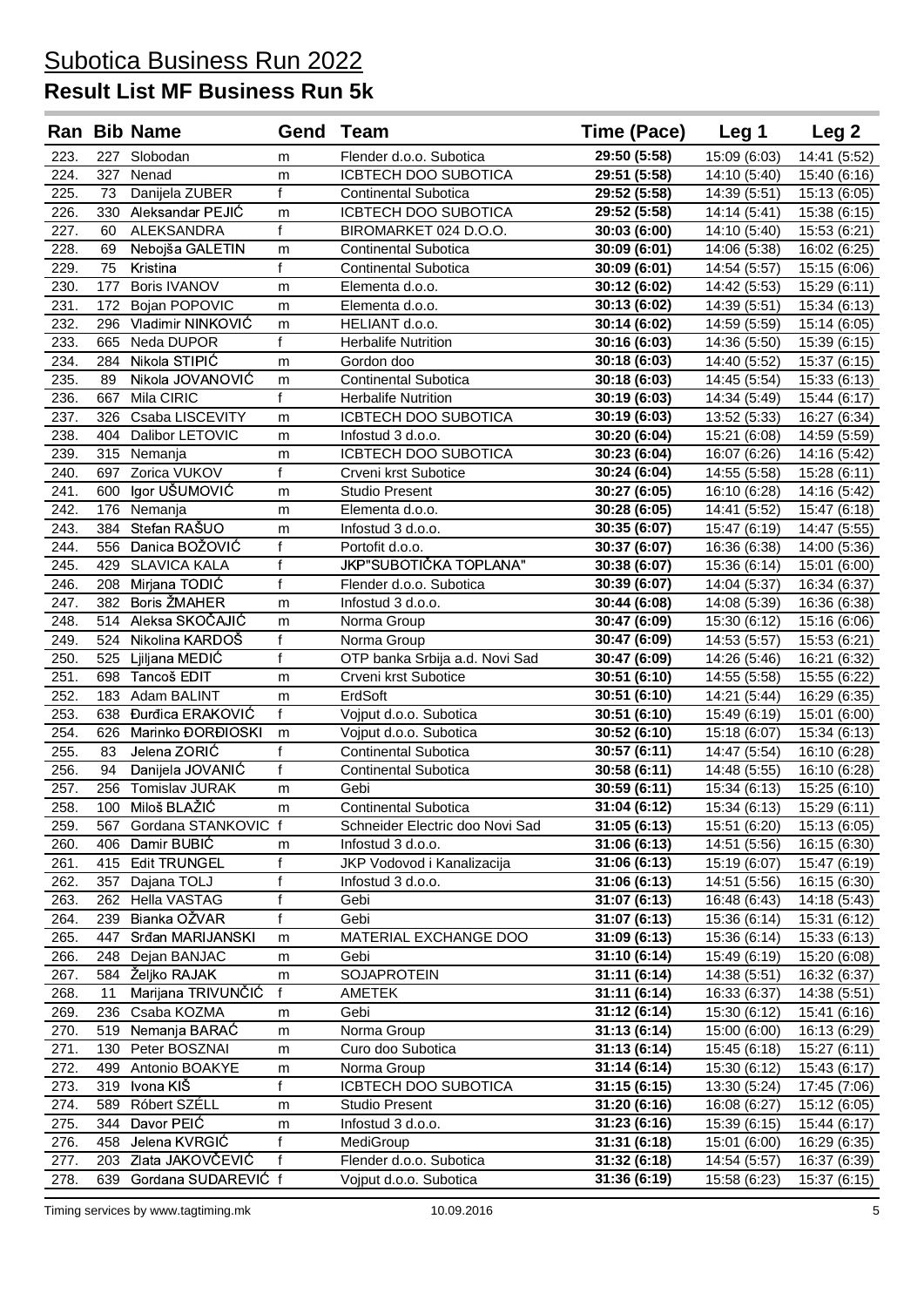|      |     | <b>Ran Bib Name</b>    | Gend         | Team                            | Time (Pace)  | Leg 1        | Leg <sub>2</sub> |
|------|-----|------------------------|--------------|---------------------------------|--------------|--------------|------------------|
| 279. |     | 107 Julije SERENČE     | m            | Continental Subotica            | 31:36 (6:19) | 15:31 (6:12) | 16:04 (6:25)     |
| 280. | 223 | Igor TOMOVIĆ           | m            | Flender d.o.o. Subotica         | 31:37 (6:19) | 15:08 (6:03) | 16:29 (6:35)     |
| 281. | 324 | Laszlo SOOS            | m            | ICBTECH DOO SUBOTICA            | 31:40 (6:20) | 13:27 (5:22) | 18:12 (7:17)     |
| 282. | 85  | Igor SABO              | m            | <b>Continental Subotica</b>     | 31:40 (6:20) | 15:03 (6:01) | 16:37 (6:38)     |
| 283. | 539 | Radmila ERAK           | $\mathsf{f}$ | Patent Co.                      | 31:40 (6:20) | 15:45 (6:18) | 15:54 (6:21)     |
| 284. |     | 443 Marko ĆUPIĆ        | m            | KoiCode                         | 31:42 (6:20) | 13:45 (5:30) | 17:56 (7:10)     |
| 285. | 81  | <b>Branislav ĆERAN</b> | m            | <b>Continental Subotica</b>     | 31:43 (6:20) | 15:08 (6:03) | 16:34 (6:37)     |
| 286. |     | 332 Atila RAFAI        | m            | ICBTECH DOO SUBOTICA            | 31:44 (6:20) | 15:31 (6:12) | 16:13 (6:29)     |
| 287. | 200 | Nandor ČANJIGA         | m            | Flender d.o.o. Subotica         | 31:48 (6:21) | 14:12 (5:40) | 17:36 (7:02)     |
| 288. |     | 590 Adam HORVAT        | m            | <b>Studio Present</b>           | 31:49 (6:21) | 16:07 (6:27) | 15:42 (6:16)     |
| 289. | 29  | Dragan MARKOVIĆ        | m            | AMETEK                          | 31:49 (6:21) | 14:46 (5:54) | 17:03 (6:49)     |
| 290. | 255 | Krisztina SVETNYIK     | f            | Gebi                            | 31:50 (6:22) | 16:26 (6:34) | 15:23 (6:09)     |
| 291. | 25  | Arnold ARANČIĆ         | m            | <b>AMETEK</b>                   | 31:50 (6:22) | 14:50 (5:56) | 16:59 (6:47)     |
| 292. | 291 | Marijana MAŠIĆ         | f            | Gordon doo                      | 31:52 (6:22) | 15:58 (6:23) | 15:53 (6:21)     |
| 293. | 331 | <b>Albert REEB</b>     | m            | ICBTECH DOO SUBOTICA            | 31:52 (6:22) | 16:40 (6:40) | 15:11 (6:04)     |
| 294. | 187 | Daniel VERES           | m            | ErdSoft                         | 31:54 (6:22) | 15:55 (6:22) | 15:58 (6:23)     |
| 295. |     | 346 Vukašin PLAVŠIĆ    | m            | Infostud 3 d.o.o.               | 31:59 (6:23) | 17:20 (6:56) | 14:38 (5:51)     |
| 296. |     | 306 Alex FEJEŠ KLAPKA  | m            | <b>HTEC Group</b>               | 32:00 (6:24) | 14:12 (5:41) | 17:47 (7:07)     |
| 297. | 547 | Bojana ĐUKIĆ           | f            | Portofit d.o.o.                 | 32:02 (6:24) | 15:52 (6:21) | 16:09 (6:27)     |
| 298. |     | 234 Anita MECSERIK     | f            | Fondacija Panonija (RTV Panon)  | 32:04 (6:24) | 15:05 (6:02) | 16:59 (6:47)     |
| 299. |     | 102 Stanko SOFRIĆ      | m            | <b>Continental Subotica</b>     | 32:07 (6:25) | 16:39 (6:39) | 15:27 (6:11)     |
| 300. |     | 692 Gorica DUPOR       | f            | <b>Herbalife Nutrition</b>      | 32:09 (6:25) | 15:36 (6:14) | 16:32 (6:37)     |
| 301. | 39  | Zoran IŠTVANOV         | m            | <b>AMETEK</b>                   | 32:13 (6:26) | 15:14 (6:05) | 16:58 (6:47)     |
| 302. | 84  | <b>Borko TRKULJA</b>   | m            | Continental Subotica            | 32:21 (6:28) | 15:38 (6:15) | 16:43 (6:41)     |
| 303. |     | 270 Laslo LUDMANJ      | m            | Gebi                            | 32:21 (6:28) | 17:09 (6:51) | 15:11 (6:04)     |
| 304. | 702 | <b>Žolt SENDI</b>      | m            | Hitna medicinska pomoć Subotica | 32:21 (6:28) | 16:07 (6:26) | 16:14 (6:29)     |
| 305. | 493 | Goran IVANKOVIĆ        | m            | Norma Group                     | 32:22 (6:28) | 15:00 (6:00) | 17:22 (6:57)     |
| 306. |     | 450 Milos MATKOVIC     | m            | MATERIAL EXCHANGE DOO           | 32:22 (6:28) | 15:34 (6:13) | 16:47 (6:43)     |
| 307. | 701 | Nora LAJKO             | f            | Hitna medicinska pomoć Subotica | 32:23 (6:28) | 16:06 (6:26) | 16:17 (6:30)     |
| 308. | 64  | MINA BOŠNJAK           | $\mathsf{f}$ | CERENA TRADE DOO                | 32:26 (6:29) | 16:01 (6:24) | 16:25 (6:34)     |
| 309. | 540 | Daniel ŠOKAC           | m            | PepsiCo (Marbo Product doo)     | 32:27 (6:29) | 16:01 (6:24) | 16:25 (6:34)     |
| 310. | 88  | Katarina VUKOVIĆ       | f            | Continental Subotica            | 32:28 (6:29) | 16:38 (6:39) | 15:49 (6:19)     |
| 311. | 671 | Robert CIPAK           | m            | <b>Herbalife Nutrition</b>      | 32:33 (6:30) | 15:33 (6:13) | 17:00 (6:48)     |
| 312. | 317 | Ervin MARTATIĆ         | m            | ICBTECH DOO SUBOTICA            | 32:36 (6:31) | 15:44 (6:17) | 16:51 (6:44)     |
| 313. | 592 | Norbert GÖCŐ           | m            | <b>Studio Present</b>           | 32:41 (6:32) | 16:47 (6:42) | 15:54 (6:21)     |
| 314. |     | 599 Bogdan TRBOVIĆ     | m            | <b>Studio Present</b>           | 32:43 (6:32) | 16:49 (6:43) | 15:54 (6:21)     |
| 315. |     | 679 Dragana DJUKIĆ     | f            | <b>Herbalife Nutrition</b>      | 32:43 (6:32) | 16:25 (6:34) | 16:18 (6:31)     |
| 316. | 299 | Igor MILOVANOVIC       | m            | HELIANT d.o.o.                  | 32:44 (6:32) | 15:49 (6:19) | 16:54 (6:45)     |
| 317. | 529 | Silvia BRLEK           | f            | Patent Co.                      | 32:44 (6:32) | 16:13 (6:29) | 16:31 (6:36)     |
| 318. | 512 | Bojan BILBIJA          | m            | Norma Group                     | 32:44 (6:32) | 15:44 (6:17) | 17:00 (6:48)     |
| 319. | 691 | Milana MEDIĆ           | f            | <b>Herbalife Nutrition</b>      | 32:45 (6:33) | 16:24 (6:33) | 16:21 (6:32)     |
| 320. | 434 | Vladimir               | m            | JTI                             | 32:46 (6:33) | 16:02 (6:25) | 16:43 (6:41)     |
| 321. | 113 | Slobodan BABIĆ         | m            | <b>Continental Subotica</b>     | 32:46 (6:33) | 16:03 (6:25) | 16:43 (6:41)     |
| 322. | 598 | Nađa POPOVIĆ           | f            | <b>Studio Present</b>           | 32:53 (6:34) | 16:58 (6:47) | 15:54 (6:21)     |
| 323. | 505 | Radovan MUDRIĆ         | m            | Norma Group                     | 32:53 (6:34) | 15:30 (6:12) | 17:23 (6:57)     |
| 324. | 205 | Aleksandar PEJIČIĆ     | m            | Flender d.o.o. Subotica         | 32:55 (6:35) | 15:44 (6:17) | 17:10 (6:52)     |
| 325. | 210 | Tamara STIPANOVIĆ      | $\mathbf{f}$ | Flender d.o.o. Subotica         | 32:55 (6:35) | 15:44 (6:17) | 17:10 (6:52)     |
| 326. | 397 | Vukašin BOKIĆ          | m            | Infostud 3 d.o.o.               | 32:55 (6:35) | 17:20 (6:56) | 15:35 (6:14)     |
| 327. | 379 | Milica MEDAK           | f            | Infostud 3 d.o.o.               | 32:57 (6:35) | 17:21 (6:56) | 15:36 (6:14)     |
| 328. | 15  | Bojan ŠTIRB            | m            | <b>AMETEK</b>                   | 32:58 (6:35) | 16:30 (6:36) | 16:27 (6:35)     |
| 329. | 289 | Dunja KAĆANSKI         | f            | Gordon doo                      | 33:02 (6:36) | 16:30 (6:36) | 16:32 (6:37)     |
| 330. | 257 | Laslo ANĐAL            | m            | Gebi                            | 33:06 (6:37) | 17:11 (6:52) | 15:54 (6:21)     |
| 331. | 91  | Sanela MILOSAV         | f            | <b>Continental Subotica</b>     | 33:06 (6:37) | 15:59 (6:23) | 17:06 (6:50)     |
| 332. | 98  | Anita FILE             | f            | <b>Continental Subotica</b>     | 33:06 (6:37) | 16:03 (6:25) | 17:02 (6:49)     |
| 333. | 166 | Mirna VIDAKOVIĆ        | f            | Ekonomski fakultet u Subotici   | 33:09 (6:37) | 16:57 (6:46) | 16:12 (6:28)     |
| 334. | 165 | Gorana                 | f            | Ekonomski fakultet u Subotici   | 33:09 (6:37) | 16:57 (6:47) | 16:12 (6:28)     |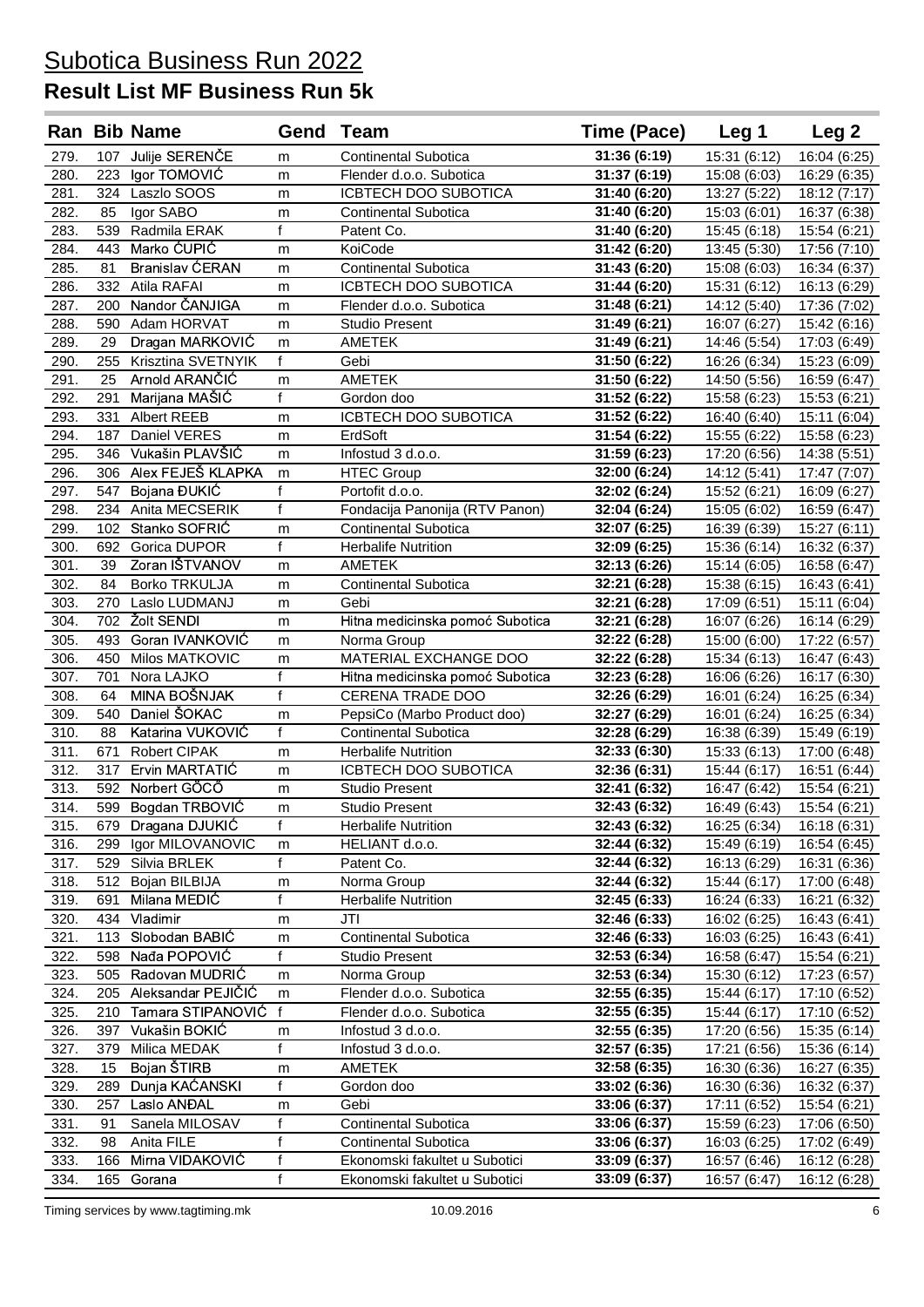### **Result List MF Business Run 5k**

|      |     | <b>Ran Bib Name</b>   | Gend Team      |                                 | Time (Pace)  | Leg 1        | Leg 2        |
|------|-----|-----------------------|----------------|---------------------------------|--------------|--------------|--------------|
| 335. |     | 235 ŽOLT ŽERAI        | m              | Gebi                            | 33:11 (6:38) | 16:50 (6:44) | 16:20 (6:32) |
| 336. |     | 484 Sanja VUKŠA       | $\mathsf{f}$   | Norma Group                     | 33:11 (6:38) | 16:02 (6:24) | 17:08 (6:51) |
| 337. |     | 252 Csilla MESZAROS   | f              | Gebi                            | 33:12 (6:38) | 16:24 (6:33) | 16:47 (6:43) |
| 338. |     | 402 Marko NEDELJKOV   | m              | Infostud 3 d.o.o.               | 33:18 (6:39) | 17:23 (6:57) | 15:55 (6:22) |
| 339. | 294 | Kruna ŽIVOJINOVIĆ     | f              | HELIANT d.o.o.                  | 33:20 (6:40) | 15:51 (6:20) | 17:29 (6:59) |
| 340. |     | 513 Dragan KUJUNDŽIĆ  | m              | Norma Group                     | 33:22 (6:40) | 16:11 (6:28) | 17:10 (6:52) |
| 341. | 637 | Tijana MOLNAR         | f              | Vojput d.o.o. Subotica          | 33:23 (6:40) | 16:11 (6:28) | 17:12 (6:52) |
| 342. | 576 | Gorica NISIC          | f              | Schneider Electric doo Novi Sad | 33:26 (6:41) | 16:16 (6:30) | 17:09 (6:51) |
| 343. | 408 |                       | m              | Infostud 3 d.o.o.               | 33:27 (6:41) | 17:45 (7:06) | 15:41 (6:16) |
| 344. |     | 563 Lidija PETROVIĆ   | $\mathsf{f}$   | SCENSO doo                      | 33:28 (6:41) | 15:37 (6:14) | 17:51 (7:08) |
| 345. | 71  | Merlina SABO          | f              | <b>Continental Subotica</b>     | 33:34 (6:42) | 16:00 (6:24) | 17:34 (7:01) |
| 346. | 197 | Dejan MITIĆ           | m              | Flender d.o.o. Subotica         | 33:38 (6:43) | 16:46 (6:42) | 16:52 (6:44) |
| 347. | 96  | Mario PUŠENJAK        | m              | <b>Continental Subotica</b>     | 33:40 (6:44) | 15:30 (6:12) | 18:09 (7:15) |
| 348. | 356 | Mladen KONKOLJ        | m              | Infostud 3 d.o.o.               | 33:40 (6:44) | 16:42 (6:41) | 16:58 (6:47) |
| 349. |     | 246 Atila ANDRAŠ      | m              | Gebi                            | 33:40 (6:44) | 16:35 (6:38) | 17:05 (6:50) |
| 350. |     | 416 Borko HORVAT      | m              | JKP Vodovod i Kanalizacija      | 33:46 (6:45) | 16:11 (6:28) | 17:35 (7:02) |
| 351. |     | 534 Nevena SAVIĆ      | $\mathsf{f}$   | Patent Co.                      | 33:51 (6:46) | 16:57 (6:46) | 16:54 (6:45) |
| 352. | 201 | Davor PANTIC          | m              | Flender d.o.o. Subotica         | 33:52 (6:46) | 16:23 (6:33) | 17:29 (6:59) |
| 353. |     | 536 Siniša JOVANOVIĆ  | m              | Patent Co.                      | 33:52 (6:46) | 16:22 (6:32) | 17:30 (7:00) |
| 354. | 44  | Nataša TEŠIĆ          | $\mathsf{f}$   | <b>AMETEK</b>                   | 33:54 (6:46) | 16:42 (6:41) | 17:12 (6:52) |
| 355. | 287 | Ivona ŽIVKOVIĆ        | $\mathsf{f}$   | Gordon doo                      | 34:02 (6:48) | 17:09 (6:51) | 16:53 (6:45) |
| 356. | 6   | Marko GABRIĆ          | m              | <b>AMETEK</b>                   | 34:03 (6:48) | 16:46 (6:42) | 17:17 (6:55) |
| 357. |     | 309 Aleksandar ŽUJKO  | m              | ICBTECH DOO SUBOTICA            | 34:04 (6:48) | 16:39 (6:39) | 17:24 (6:57) |
| 358. | 251 | <b>KAROLINA ANĐAL</b> | m              | Gebi                            | 34:04 (6:48) | 16:25 (6:34) | 17:39 (7:03) |
| 359. |     | 503 Đina PUZIĆ        | $\overline{f}$ | Norma Group                     | 34:05 (6:49) | 17:14 (6:53) | 16:51 (6:44) |
| 360. | 705 | Nikola PETKOVIĆ       | m              | Dionysus EXPERIENCE - Godlike   | 34:13 (6:50) | 17:29 (6:59) | 16:43 (6:41) |
| 361. | 704 | Aleksandra VASIĆ      | f              | Dionysus EXPERIENCE - Godlike   | 34:13 (6:50) | 17:29 (6:59) | 16:43 (6:41) |
| 362  |     | 575 Jovana MUSICKI    | f              | Schneider Electric doo Novi Sad | 34:14 (6:50) | 16:46 (6:42) | 17:27 (6:59) |
| 363. | 651 | Atila REKECKI         | m              | Wienerberger d.o.o              | 34:14 (6:50) | 16:54 (6:45) | 17:20 (6:56) |
| 364. | 76  | Matija MIKOVIĆ        | m              | Continental Subotica            | 34:15 (6:51) | 16:24 (6:33) | 17:51 (7:08) |
| 365. | 321 | David PETO            | m              | ICBTECH DOO SUBOTICA            | 34:16 (6:51) | 16:40 (6:40) | 17:36 (7:02) |
| 366. | 614 | Zoran IVANIĆ          | m              | Venera Bike doo                 | 34:19 (6:51) | 17:31 (7:00) | 16:47 (6:43) |
| 367. |     | 479 Andrej            | m              | Norma Group                     | 34:20 (6:52) | 16:17 (6:30) | 18:02 (7:13) |
| 368. | 478 | Stefan ADAMOVIĆ       | m              | Norma Group                     | 34:21 (6:52) | 15:08 (6:03) | 19:13 (7:41) |
| 369. | 699 | Dijana GABRIĆ         | f              | Crveni krst Subotice            | 34:24 (6:52) | 16:26 (6:34) | 17:57 (7:11) |
| 370. | 341 | <b>Đorđe PROTIĆ</b>   | m              | Infostud 3 d.o.o.               | 34:25 (6:53) | 16:20 (6:32) | 18:04 (7:13) |
| 371. | 377 | Nikola STANTIĆ        | m              | Infostud 3 d.o.o.               | 34:28 (6:53) | 16:55 (6:46) | 17:33 (7:01) |
| 372. | 460 | Darko VUKAJLOVIĆ      | m              | MediGroup                       | 34:30(6:54)  | 17:35 (7:02) | 16:55 (6:46) |
| 373. | 461 | Miloš VUJAKOVIĆ       | m              | MediGroup                       | 34:31 (6:54) | 17:35 (7:02) | 16:55 (6:46) |
| 374. | 594 | Darko ANTUNOVIC       | m              | <b>Studio Present</b>           | 34:31 (6:54) | 16:08 (6:27) | 18:22 (7:21) |
| 375. | 388 | Silvester KOKAI       | m              | Infostud 3 d.o.o.               | 34:32 (6:54) | 15:42 (6:16) | 18:50 (7:32) |
| 376. | 350 | Alen GUBIČAK          | m              | Infostud 3 d.o.o.               | 34:33 (6:54) | 16:21 (6:32) | 18:11 (7:16) |
| 377. | 381 | Vukašin TADIĆ         | m              | Infostud 3 d.o.o.               | 34:43 (6:56) | 17:14 (6:53) | 17:28 (6:59) |
| 378. | 66  | Marinela              | f              | Continental Subotica            | 34:45 (6:57) | 16:22 (6:32) | 18:23 (7:21) |
| 379. | 506 | Aleksandra HINIĆ      | f              | Norma Group                     | 34:47 (6:57) | 16:51 (6:44) | 17:56 (7:10) |
| 380. | 526 | DUŠAN DORONGIN        | m              | OTP banka Srbija a.d. Novi Sad  | 34:49 (6:57) | 16:58 (6:47) | 17:51 (7:08) |
| 381. | 527 | Lazar Mihajlo BODIĆ   | m              | OTP banka Srbija a.d. Novi Sad  | 34:50 (6:58) | 16:58 (6:47) | 17:51 (7:08) |
| 382. | 78  | Ljubiša GRUJIĆ        | m              | <b>Continental Subotica</b>     | 34:53 (6:58) | 17:13 (6:53) | 17:39 (7:03) |
| 383. | 70  | Bojana SUVAJČEVIĆ     | f              | <b>Continental Subotica</b>     | 34:58 (6:59) | 17:00 (6:48) | 17:58 (7:11) |
| 384. | 517 | Ivana IVKOVIĆ         | f              | Norma Group                     | 34:58 (6:59) | 16:51 (6:44) | 18:07 (7:14) |
| 385. | 79  | Marko ŠTEFANAC        | m              | <b>Continental Subotica</b>     | 34:58 (6:59) | 16:24 (6:33) | 18:34 (7:25) |
| 386. | 101 | Aleksandra DAKIĆ      | f              | <b>Continental Subotica</b>     | 35:01 (7:00) | 16:20 (6:32) | 18:41 (7:28) |
| 387. | 185 | Roland KUCORA         | m              | ErdSoft                         | 35:03 (7:00) | 16:20 (6:32) | 18:42 (7:29) |
| 388. | 54  | Nemanja ĆOSO          | m              | Auxality                        | 35:13 (7:02) | 14:37 (5:50) | 20:36 (8:14) |
| 389. | 459 | Biljana SREDNIK       | f              | MediGroup                       | 35:20 (7:04) | 17:31 (7:00) | 17:48 (7:07) |
| 390. | 232 | Rita KARTALI          | $\mathsf{f}$   | Fondacija Panonija (RTV Panon)  | 35:22 (7:04) | 17:56 (7:10) | 17:25 (6:58) |

Timing services by www.tagtiming.mk 10.09.2016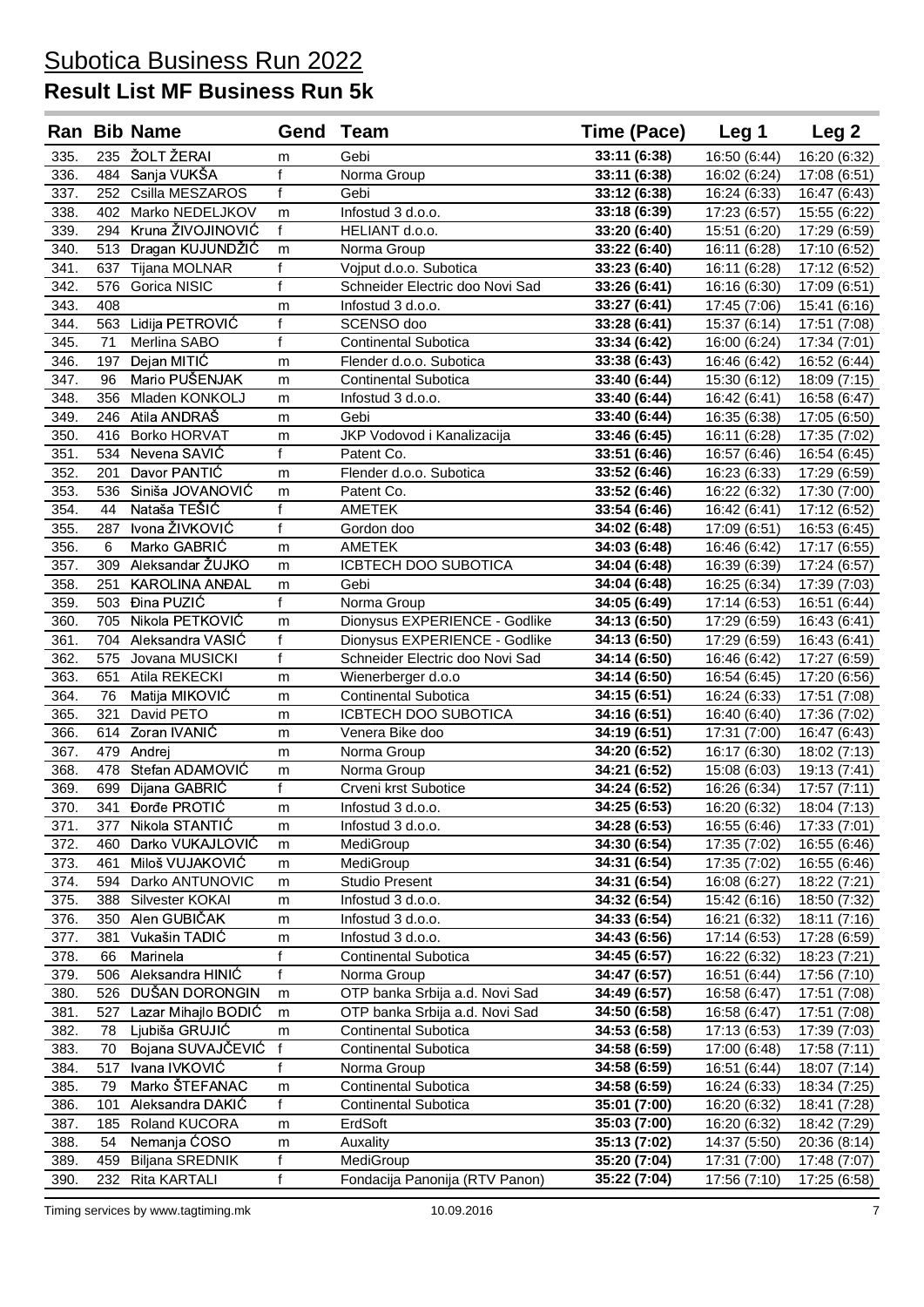|              |                | <b>Ran Bib Name</b>              | Gend              | Team                                  | Time (Pace)                  | Leg 1                        | Leg <sub>2</sub>             |
|--------------|----------------|----------------------------------|-------------------|---------------------------------------|------------------------------|------------------------------|------------------------------|
| 391.         | 30             | Emina LIČINAR                    | f                 | AMETEK                                | 35:23 (7:04)                 | 17:10 (6:52)                 | 18:12 (7:17)                 |
| 392.         |                | 339 Milena NEDELJKOV             | f                 | Infostud 3 d.o.o.                     | 35:24 (7:04)                 | 17:22 (6:57)                 | 18:01 (7:12)                 |
| 393.         |                | 425 BORISAV MATIĆ                | m                 | JKP"SUBOTIČKA TOPLANA"                | 35:28 (7:05)                 | 18:12 (7:17)                 | 17:15 (6:54)                 |
| 394.         |                | 613 Dragan KALAUZ                | m                 | Venera Bike doo                       | 35:41 (7:08)                 | 17:15 (6:54)                 | 18:26 (7:22)                 |
| 395.         |                | 554 Tanja PAVLAKOVIĆ             | f                 | Portofit d.o.o.                       | 35:42 (7:08)                 | 16:41 (6:40)                 | 19:01 (7:36)                 |
| 396.         |                | 421 MAGDOLNA KARAI               | f                 | JKP"SUBOTIČKA TOPLANA"                | 35:44 (7:08)                 | 17:54 (7:09)                 | 17:50 (7:08)                 |
| 397.         |                | 476 Nenad VUKOVIĆ                | m                 | Norma Group                           | 35:54 (7:10)                 | 16:34 (6:37)                 | 19:20 (7:44)                 |
| 398.         |                | 546 Vladimir TOMIN               | m                 | PepsiCo (Marbo Product doo)           | 35:57 (7:11)                 | 16:34 (6:37)                 | 19:23 (7:45)                 |
| 399.         | 65             | Ivica BUKVIĆ                     | m                 | <b>Continental Subotica</b>           | 35:59 (7:11)                 | 17:24 (6:57)                 | 18:35 (7:26)                 |
| 400.         |                | 400 Vladimir BOŽIN               | m                 | Infostud 3 d.o.o.                     | 36:02 (7:12)                 | 17:16 (6:54)                 | 18:45 (7:30)                 |
| 401.         |                | 163 Slobodan ANDRAŠIĆ            | m                 | Ekonomski fakultet u Subotici         | 36:03 (7:12)                 | 18:23 (7:21)                 | 17:39 (7:03)                 |
| 402.         |                | 162 Aleksandar                   | m                 | Ekonomski fakultet u Subotici         | 36:04 (7:12)                 | 18:24 (7:21)                 | 17:39 (7:03)                 |
| 403.         |                | 164 Boris SAULIC                 | m                 | Ekonomski fakultet u Subotici         | 36:04 (7:12)                 | 18:24 (7:21)                 | 17:39 (7:03)                 |
| 404.         | 38             | Silvija KOZMA                    | $\mathsf{f}$      | AMETEK                                | 36:10 (7:14)                 | 17:36 (7:02)                 | 18:34 (7:25)                 |
| 405.         |                | 123 Sanja KOPILOVIĆ              | f                 | <b>Continental Subotica</b>           | 36:21 (7:16)                 | 17:31 (7:00)                 | 18:49 (7:31)                 |
| 406.         |                | 607 Ljubomir JANCIĆ              | m                 | Tatravagonka Bratstvo Subotica        | 36:22 (7:16)                 | 18:02 (7:12)                 | 18:20 (7:20)                 |
| 407.         |                | 564 Franjo VIDAKOVIĆ             | m                 | SCENSO doo                            | 36:23 (7:16)                 | 17:30 (7:00)                 | 18:52 (7:32)                 |
| 408.         | 97             | Dunja GABRIĆ                     | f                 | <b>Continental Subotica</b>           | 36:29 (7:17)                 | 17:25 (6:58)                 | 19:04 (7:37)                 |
| 409.         | 72             | Aleksandra DUDAŠ                 | f                 | <b>Continental Subotica</b>           | 36:29 (7:17)                 | 17:25 (6:58)                 | 19:04 (7:37)                 |
| 410.         | 19             | Andrea NAGY                      | f                 | <b>AMETEK</b>                         | 36:32 (7:18)                 | 17:36 (7:02)                 | 18:56 (7:34)                 |
| 411.         | 18             | Aleksandar JANKUL                | m                 | <b>AMETEK</b>                         | 36:33 (7:18)                 | 17:02 (6:49)                 | 19:30 (7:48)                 |
| 412.         |                | 496 Ivan IVOVIĆ                  | m                 | Norma Group                           | 36:40 (7:20)                 | 17:17 (6:55)                 | 19:22 (7:44)                 |
| 413.         | 55             | ANA BER                          | f                 | BIROMARKET 024 D.O.O.                 | 36:47 (7:21)                 | 16:48 (6:43)                 | 19:59 (7:59)                 |
| 414.         |                | 338 Maja TATALOVIĆ               | $\overline{f}$    | Infostud 3 d.o.o.                     | 36:48 (7:21)                 | 17:21 (6:56)                 | 19:26 (7:46)                 |
| 415.         |                | 360 Milica MARAVIĆ               | $\overline{f}$    | Infostud 3 d.o.o.                     | 36:52 (7:22)                 | 17:23 (6:57)                 | 19:28 (7:47)                 |
| 416.         | 237            | Olivér OZSVÁR                    | m                 | Gebi                                  | 36:54 (7:22)                 | 17:31 (7:00)                 | 19:22 (7:45)                 |
| 417.         |                | 258 Ramona BORŠOŠ                | $\overline{f}$    | Gebi                                  | 36:54 (7:22)                 | 17:31 (7:00)                 | 19:22 (7:45)                 |
| 418.         |                | 480 Vasilije NEŠKOVIĆ            | m                 | Norma Group                           | 36:56 (7:23)                 | 17:20 (6:56)                 | 19:36 (7:50)                 |
| 419.         |                | 355 Siniša MAKSENČUK             | m                 | Infostud 3 d.o.o.                     | 36:58 (7:23)                 | 17:46 (7:06)                 | 19:12 (7:40)                 |
| 420.         |                | 298 Etir CHALABI                 | m                 | HELIANT d.o.o.                        | 36:58 (7:23)                 | 17:36 (7:02)                 | 19:22 (7:44)                 |
| 421.         |                | 310 Szebasztian TAKACS           | m                 | ICBTECH DOO SUBOTICA                  | 37:00 (7:24)                 | 17:20 (6:56)                 | 19:39 (7:51)                 |
| 422.         |                | 325 David VARGA                  | m                 | ICBTECH DOO SUBOTICA                  | 37:01 (7:24)                 | 16:06 (6:26)                 | 20:54 (8:21)                 |
| 423.         |                | 490 Biljana KOSIJER              | $\mathbf{f}$      | Norma Group                           | 37:06 (7:25)                 | 18:15 (7:18)                 | 18:51 (7:32)                 |
| 424.         |                | 389 Danijela DAKIC               | $\mathsf{f}$      | Infostud 3 d.o.o.                     | 37:09 (7:25)                 | 17:46 (7:06)                 | 19:22 (7:44)                 |
| 425.         |                | 182 Félix MÉSZÁROS               | m<br>$\mathbf{f}$ | ErdSoft<br><b>Herbalife Nutrition</b> | 37:12 (7:26)<br>37:14 (7:26) | 19:03 (7:37)                 | 18:09 (7:15)                 |
| 426.         |                | 689 Nevena<br><b>Bela KISELI</b> |                   |                                       |                              | 17:26 (6:58)                 | 19:47 (7:55)                 |
| 427.<br>428. | 80<br>560      | Arpad ŽAKI                       | m                 | Continental Subotica<br>SCENSO doo    | 37:16 (7:27)<br>37:16 (7:27) | 17:32 (7:01)                 | 19:43 (7:53)<br>19:46 (7:54) |
| 429.         | 477            | Nenad VASILJEVIĆ                 | m<br>m            | Norma Group                           | 37:16 (7:27)                 | 17:29 (6:59)<br>17:07 (6:51) | 20:09 (8:03)                 |
| 430.         | 51             | Miloš JOVANIĆ ŽAKI               | m                 | Auxality                              | 37:18 (7:27)                 | 17:54 (7:09)                 | 19:23 (7:45)                 |
| 431.         |                | 565 Aniko GRŠIĆ                  | $\mathbf{f}$      | SCENSO doo                            | 37:21 (7:28)                 | 18:23 (7:21)                 | 18:58 (7:35)                 |
| 432.         | 48             | Kristijan VAJDOVIĆ               | m                 | <b>AMETEK</b>                         | 37:26 (7:29)                 | 18:27 (7:23)                 | 18:58 (7:35)                 |
| 433.         | 562            | Tijana MALAGURSKI                | f                 | SCENSO doo                            | 37:27 (7:29)                 | 18:33 (7:25)                 | 18:53 (7:33)                 |
| 434.         | 121            | Viktoria ĐERĐ                    | $\mathsf{f}$      | <b>Continental Subotica</b>           | 37:33 (7:30)                 | 19:18 (7:43)                 | 18:14 (7:17)                 |
| 435.         | 475            | Aleksa ZRNIĆ                     | m                 | Norma Group                           | 37:39 (7:31)                 | 17:08 (6:51)                 | 20:31 (8:12)                 |
| 436.         | 482            | Nebojša GAGIĆ                    | m                 | Norma Group                           | 37:41 (7:32)                 | 17:08 (6:51)                 | 20:32 (8:12)                 |
| 437.         | 509            | Ivana HNJILICA                   | f                 | Norma Group                           | 37:43 (7:32)                 | 18:31 (7:24)                 | 19:12 (7:41)                 |
| 438.         | 111            | Ljiljana PROLE                   | f                 | Continental Subotica                  | 37:46 (7:33)                 | 18:09 (7:15)                 | 19:36 (7:50)                 |
| 439.         | 455            | Laura LAINGER                    | f                 | Medic Poliklinika                     | 37:50 (7:34)                 | 18:49 (7:31)                 | 19:00 (7:36)                 |
| 440.         | $\overline{7}$ | Saša SAVANOVIĆ                   | m                 | <b>AMETEK</b>                         | 37:55 (7:35)                 | 17:52 (7:09)                 | 20:02(8:01)                  |
| 441.         | 23             | Milica MATKOVIĆ                  | f                 | <b>AMETEK</b>                         | 38:00 (7:36)                 | 20:10 (8:04)                 | 17:50 (7:08)                 |
| 442.         | 437            | Sandra MACKOVIC                  | f                 | JTI                                   | 38:03 (7:36)                 | 17:43 (7:05)                 | 20:19 (8:07)                 |
| 443.         | 456            | Zsofia HAJDU                     | f                 | Medic Poliklinika                     | 38:05 (7:37)                 | 18:49 (7:31)                 | 19:16 (7:42)                 |
| 444.         | 553            | Andrea VACI                      | $\mathsf{f}$      | Portofit d.o.o.                       | 38:06 (7:37)                 | 18:51 (7:32)                 | 19:14 (7:41)                 |
| 445.         | 516            | Nemanja BUZADŽIĆ                 | m                 | Norma Group                           | 38:13 (7:38)                 | 17:53 (7:09)                 | 20:20 (8:08)                 |
| 446.         |                | 610 MLADEN BAKO                  | m                 | Telekom Srbija                        | 38:21 (7:40)                 | 18:17 (7:18)                 | 20:04 (8:01)                 |
|              |                |                                  |                   |                                       |                              |                              |                              |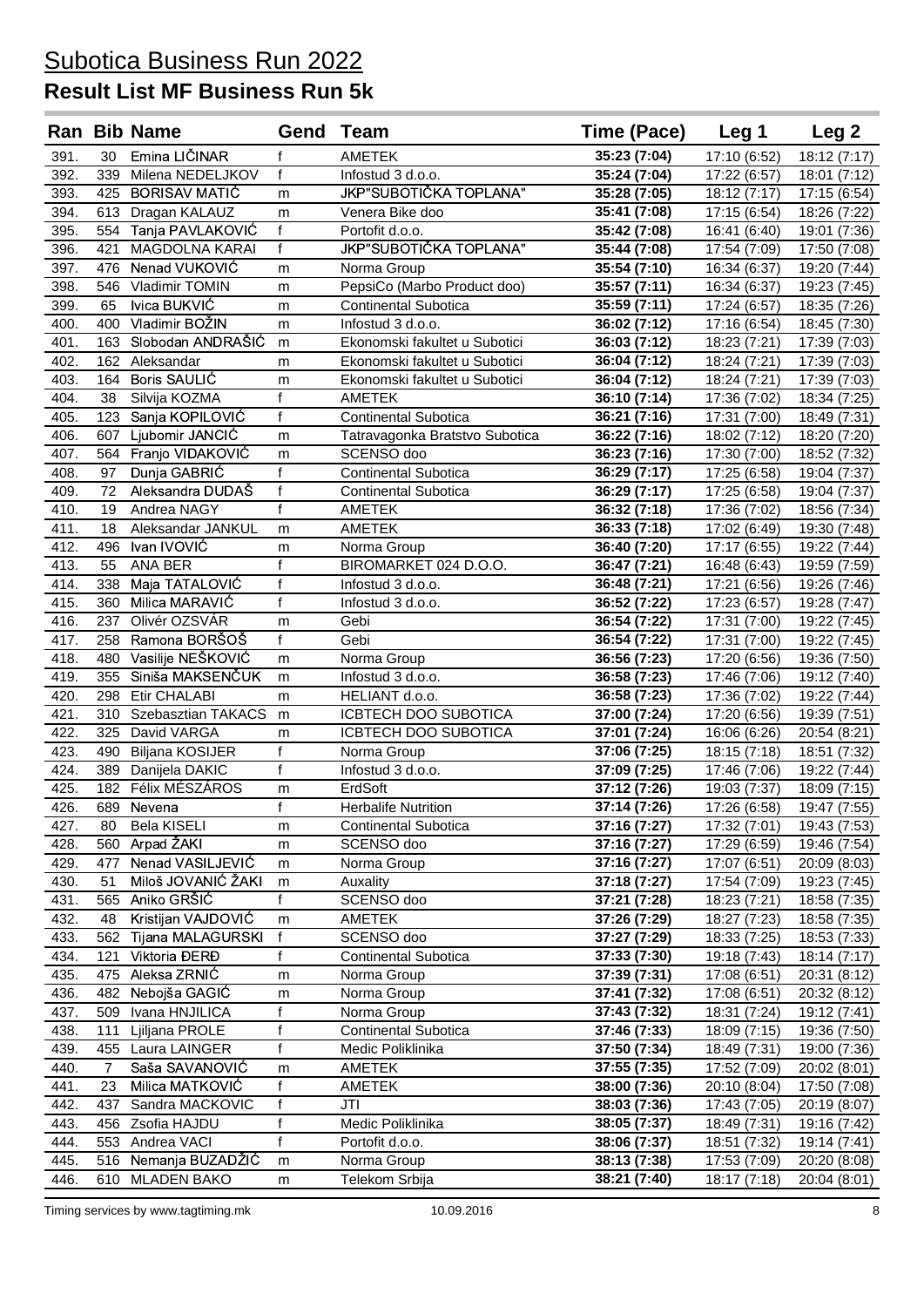|      |     | <b>Ran Bib Name</b>    | Gend Team    |                                | Time (Pace)              | Leg 1         | Leg <sub>2</sub> |
|------|-----|------------------------|--------------|--------------------------------|--------------------------|---------------|------------------|
| 447. |     | 186 Viktor VARGA       | m            | ErdSoft                        | 38:24 (7:40)             | 18:33 (7:25)  | 19:51 (7:56)     |
| 448. | 604 | Daniel SINGLER         | m            | <b>Studio Present</b>          | 38:25 (7:41)             | 17:35 (7:02)  | 20:50 (8:20)     |
| 449  | 254 | Patricia KUCSERA       | f            | Gebi                           | 38:28 (7:41)             | 19:07 (7:39)  | 19:20 (7:44)     |
| 450. |     | 345 Milica NIKOLIĆ     | f            | Infostud 3 d.o.o.              | 38:37 (7:43)             | 17:20 (6:56)  | 21:16 (8:30)     |
| 451. | 47  | Katarina               | f            | <b>AMETEK</b>                  | 38:37 (7:43)             | 18:29 (7:23)  | 20:08 (8:03)     |
| 452. | 445 | <b>Žolt JUHAS</b>      | m            | Kontinental logistika          | 38:39 (7:43)             | 18:28 (7:23)  | 20:10 (8:04)     |
| 453. | 261 | Čenge LAŠU             | $\mathsf{f}$ | Gebi                           | 38:39 (7:43)             | 19:21 (7:44)  | 19:18 (7:43)     |
| 454. | 444 | Ljubica ŠIPOVAC        | f            | Kontinental logistika          | 38:39 (7:43)             | 18:29 (7:23)  | 20:10 (8:04)     |
| 455. | 424 | <b>BOJAN SARIĆ</b>     | m            | JKP"SUBOTIČKA TOPLANA"         | 38:40 (7:44)             | 18:08 (7:15)  | 20:32 (8:12)     |
| 456. | 8   | Tanja PAVLIK           | f            | AMETEK                         | 38:50 (7:46)             | 18:41 (7:28)  | 20:08 (8:03)     |
| 457. | 407 |                        | m            | Infostud 3 d.o.o.              | 38:52 (7:46)             | 18:48 (7:31)  | 20:03 (8:01)     |
| 458. | 370 | <b>Tamara LENHARDT</b> | f            | Infostud 3 d.o.o.              | 38:54 (7:46)             | 18:50 (7:32)  | 20:03 (8:01)     |
| 459. | 58  | <b>TIBOR TOT</b>       | m            | BIROMARKET 024 D.O.O.          | 38:57 (7:47)             | 20:52 (8:21)  | 18:05 (7:14)     |
| 460. | 655 | Sziliva SOTI           | f            | Wienerberger d.o.o             | 39:03 (7:48)             | 18:48 (7:31)  | 20:15 (8:06)     |
| 461. | 334 | Luka GLUŠČEVIĆ         | m            | ICBTECH DOO SUBOTICA           | 39:11 (7:50)             | 17:26 (6:58)  | 21:45 (8:42)     |
| 462. | 61  | <b>ANDREA HORVAT</b>   | f            | BIROMARKET 024 D.O.O.          | 39:18 (7:51)             | 20:53 (8:21)  | 18:24 (7:21)     |
| 463. | 122 | Petar BRČIĆ KOSTIĆ     | m            | <b>Continental Subotica</b>    | 39:30 (7:54)             | 18:48 (7:31)  | 20:42 (8:16)     |
| 464. | 95  | Stanko ANDREKOVIĆ      | m            | Continental Subotica           | 39:31 (7:54)             | 18:49 (7:31)  | 20:42 (8:17)     |
| 465. | 5   | Daniel ŠTEFANEK        | m            | <b>AMETEK</b>                  | 39:31 (7:54)             | 17:23 (6:57)  | 22:08 (8:51)     |
| 466. | 34  | Brankica LJUBANIC      | f            | AMETEK                         | 39:32 (7:54)             | 18:33 (7:25)  | 20:59 (8:23)     |
| 467. | 229 | <b>Zita BAJCSY</b>     | f            | Fondacija Panonija (RTV Panon) | 39:40 (7:56)             | 19:51 (7:56)  | 19:49 (7:55)     |
| 468. | 285 | Zlatko VOJNIĆ          | m            | Gordon doo                     | 39:42 (7:56)             | 19:07 (7:38)  | 20:35 (8:14)     |
| 469. | 288 | Emilija MURANJI        | f            | Gordon doo                     | 39:58 (7:59)             | 19:24 (7:45)  | 20:34 (8:13)     |
| 470. | 380 | Andrea RŠIĆ            | f            | Infostud 3 d.o.o.              | 40:12 (8:02)             | 18:48 (7:31)  | 21:23 (8:33)     |
| 471. | 104 | Sanja ŠTRBAC           | f            | <b>Continental Subotica</b>    | 40:15 (8:03)             | 20:08 (8:03)  | 20:06 (8:02)     |
| 472. |     | 103 Jovana STANTIĆ     | f            | <b>Continental Subotica</b>    | 40:15 (8:03)             | 20:08 (8:03)  | 20:06 (8:02)     |
| 473. |     | 178 Tanja BACIC        | f            | Elementa d.o.o.                | 40:22 (8:04)             | 18:52 (7:33)  | 21:29 (8:35)     |
| 474. | 167 | Milja JAKOVETIC        | f            | Elementa d.o.o.                | 40:22 (8:04)             | 18:52 (7:33)  | 21:29 (8:35)     |
| 475. | 282 | Vladislav MILINKOVIĆ m |              | Goodwill Pharma d.o.o.         | 40:32 (8:06)             | 18:40 (7:28)  | 21:51 (8:44)     |
| 476. |     | 273 Tamara BOGEŠIĆ     | f            | Goodwill Pharma d.o.o.         | 40:32 (8:06)             | 18:39 (7:27)  | 21:52 (8:45)     |
| 477. | 279 | Marko MILJKOVIĆ        | m            | Goodwill Pharma d.o.o.         | 40:33 (8:06)             | 40:30 (16:12) | 0:02(0:00)       |
| 478. | 117 | Tijana MANDIĆ          | f            | <b>Continental Subotica</b>    | 40:43 (8:08)             | 19:48 (7:55)  | 20:55 (8:22)     |
| 479. |     | 115 Marijana KUJUNDŽIĆ | $\mathsf{f}$ | <b>Continental Subotica</b>    | 40:44 (8:08)             | 19:49 (7:55)  | 20:55 (8:22)     |
| 480. |     | 418 Silvester KASIBA   | m            | JKP Vodovod i Kanalizacija     | 40:46 (8:09)             | 19:55 (7:58)  | 20:50 (8:20)     |
| 481. |     | 374 Tamara GUNJAČA     | f            | Infostud 3 d.o.o.              | 40:57 (8:11)             | 18:49 (7:31)  | 22:08 (8:51)     |
| 482. |     | 242 Anita KONC         | f            | Gebi                           | 41:08 (8:13)             | 19:21 (7:44)  | 21:47 (8:42)     |
| 483. |     | 249 Deneš KEMIVEŠ      | m            | Gebi                           | 41:12 (8:14)             | 19:50 (7:56)  | 21:21 (8:32)     |
| 484. | 211 | Ranka KOSTIĆ           | f            | Flender d.o.o. Subotica        | $\overline{41:18(8:15)}$ | 18:57 (7:35)  | 22:20 (8:56)     |
| 485. | 33  | Anđela DORNIĆ          | f            | AMETEK                         | 41:19 (8:15)             | 19:29 (7:47)  | 21:49 (8:43)     |
| 486. | 595 | Martina STANTIC        | f            | <b>Studio Present</b>          | 41:38 (8:19)             | 19:42 (7:52)  | 21:56 (8:46)     |
| 487. | 596 | Ivana ORAČIĆ           | f            | <b>Studio Present</b>          | 41:39 (8:19)             | 19:33 (7:49)  | 22:06 (8:50)     |
| 488. | 597 | Karolina FERO          | f            | <b>Studio Present</b>          | 41:39 (8:19)             | 19:43 (7:53)  | 21:56 (8:46)     |
| 489. | 46  | Sabina MAHALIK         | f            | AMETEK                         | 41:57 (8:23)             | 20:17 (8:06)  | 21:40 (8:40)     |
| 490. | 392 | Aleksandra             | f            | Infostud 3 d.o.o.              | 42:10 (8:26)             | 19:51 (7:56)  | 22:19 (8:55)     |
| 491. | 366 | Tatjana IVOŠEVIĆ       | f            | Infostud 3 d.o.o.              | 42:11 (8:26)             | 19:07 (7:39)  | 23:03 (9:13)     |
| 492. | 663 | Aleksandra             | f            | <b>Herbalife Nutrition</b>     | 42:18 (8:27)             | 19:50 (7:56)  | 22:28 (8:59)     |
| 493. | 383 | Danijela ĐUKIĆ         | f            | Infostud 3 d.o.o.              | 42:24 (8:28)             | 19:07 (7:39)  | 23:16 (9:18)     |
| 494. | 128 | Peter JANKOVIĆ         | m            | Curo doo Subotica              | 42:39 (8:31)             | 20:50 (8:20)  | 21:48 (8:43)     |
| 495. | 132 | Zorica SENTPETERI      | f            | Curo doo Subotica              | 42:40 (8:32)             | 20:51 (8:20)  | 21:48 (8:43)     |
| 496. | 26  | Kornelija KIŠ          | f            | AMETEK                         | 42:58 (8:35)             | 19:49 (7:55)  | 23:08 (9:15)     |
| 497. | 216 | Kazmer TOT BAGI        | m            | Flender d.o.o. Subotica        | 43:02 (8:36)             | 16:20 (6:32)  | 26:41 (10:40)    |
| 498. | 367 | Milenko JARIĆ          | m            | Infostud 3 d.o.o.              | 43:04 (8:36)             | 18:37 (7:27)  | 24:27 (9:46)     |
| 499. | 361 | Eva KOVAČ              | f            | Infostud 3 d.o.o.              | 43:05 (8:37)             | 21:01 (8:24)  | 22:03 (8:49)     |
| 500. | 502 | Marija HORVAT          | f            | Norma Group                    | 43:11 (8:38)             | 20:53 (8:21)  | 22:17 (8:54)     |
| 501. | 504 | Anđela TADIĆ           | f            | Norma Group                    | 43:12 (8:38)             | 20:55 (8:22)  | 22:17 (8:54)     |
| 502. |     | 428 MILOVANKA          | f            | JKP"SUBOTIČKA TOPLANA"         | 43:15 (8:39)             | 21:52 (8:45)  | 21:22 (8:32)     |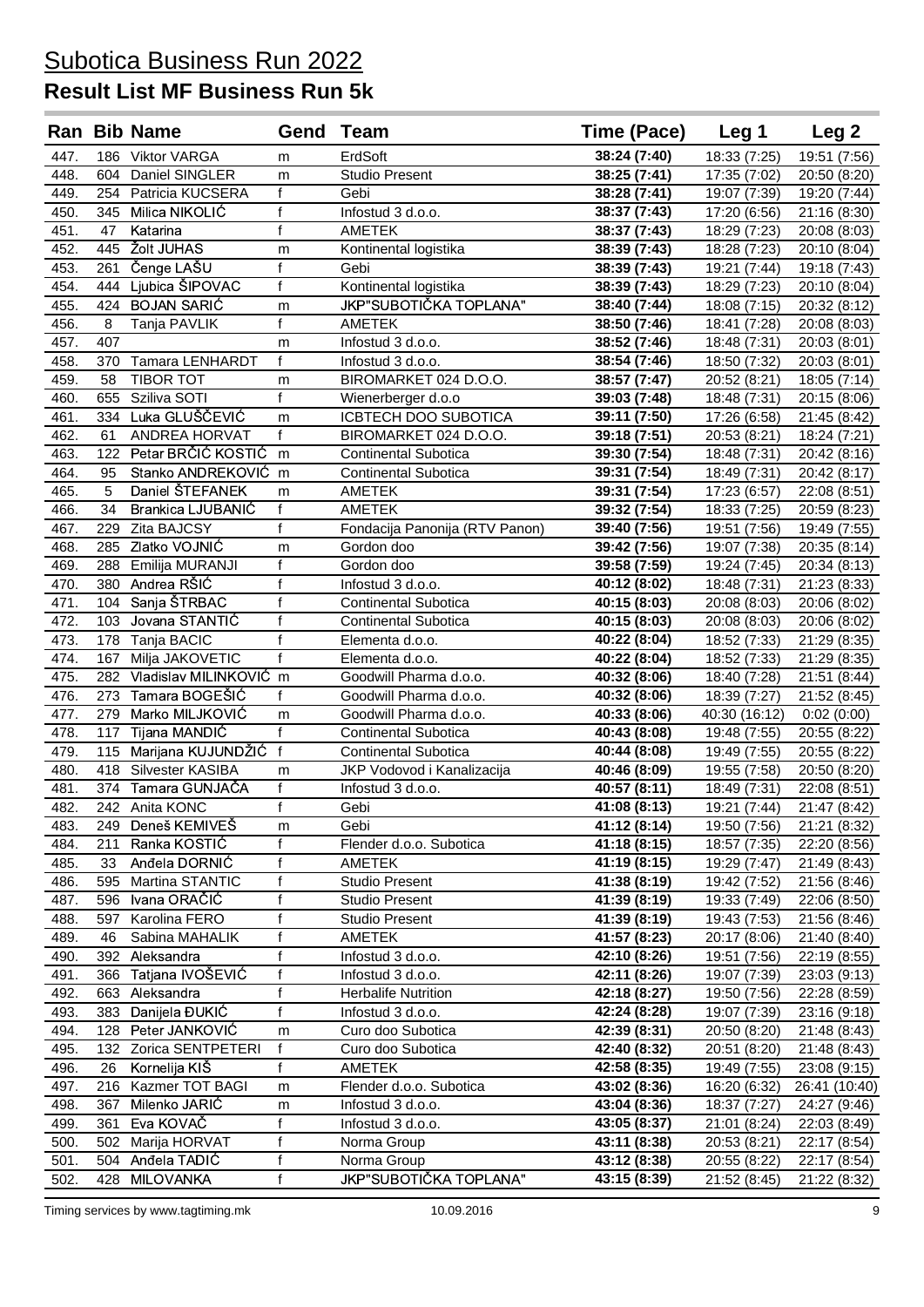|              |            | <b>Ran Bib Name</b>             | <b>Gend Team</b>        |                                                | <b>Time (Pace)</b>           | Leg 1                        | Leg 2                          |
|--------------|------------|---------------------------------|-------------------------|------------------------------------------------|------------------------------|------------------------------|--------------------------------|
| 503.         |            | 271 Ana VASIĆ                   | f                       | Goodwill Pharma d.o.o.                         | 43:16 (8:39)                 | 21:29 (8:35)                 | 21:47 (8:42)                   |
| 504.         | 411        | MILICA POLJAKOVIĆ f             |                         | <b>INTERSPORT S TRGOVINA</b>                   | 43:31 (8:42)                 | 21:30 (8:36)                 | 22:01 (8:48)                   |
| 505.         |            | 659 Snežana TUMBAS              | $\mathsf{f}$            | <b>INTERSPORT S TRGOVINA</b>                   | 43:40 (8:44)                 | 21:31 (8:36)                 | 22:09 (8:51)                   |
| 506          |            | 452 Vladimir POPOV              | m                       | MATERIAL EXCHANGE DOO                          | 44:01 (8:48)                 | 22:00 (8:48)                 | 22:01 (8:48)                   |
| 507.         | 453        | Dora LALITY                     | $\mathsf{f}$            | <b>MATERIAL EXCHANGE DOO</b>                   | 44:01 (8:48)                 | 22:00 (8:48)                 | 22:01 (8:48)                   |
| 508.         | 495        | Jelena ŠAROVIĆ                  | $\overline{f}$          | Norma Group                                    | 44:14 (8:50)                 | 20:54 (8:21)                 | 23:19 (9:19)                   |
| 509.         |            | 486 Sonja RAIČEVIĆ              | $\mathsf{f}$            | Norma Group                                    | 44:14 (8:50)                 | 20:54 (8:21)                 | 23:19 (9:19)                   |
| 510.         |            | 399 Teodora KUSIĆ               | $\overline{\mathsf{f}}$ | Infostud 3 d.o.o.                              | 44:17 (8:51)                 | 21:06 (8:26)                 | 23:11 (9:16)                   |
| 511.         |            | 508 Marija MARJANOVIĆ           | $\mathsf{f}$            | Norma Group                                    | 44:22 (8:52)                 | 21:56 (8:46)                 | 22:25 (8:58)                   |
| 512.         |            | 690 Anica CIPAK BAJIC           | f                       | <b>Herbalife Nutrition</b>                     | 44:40 (8:56)                 | 22:34 (9:01)                 | 22:05 (8:50)                   |
| 513.         |            | 168 Zorica KOLAR                | $\mathsf{f}$            | Elementa d.o.o.                                | 45:04 (9:00)                 | 21:11 (8:28)                 | 23:52 (9:33)                   |
| 514.         |            | 213 Ivana LAJOVIĆ               | $\mathsf{f}$            | Flender d.o.o. Subotica                        | 45:21 (9:04)                 | 23:31 (9:24)                 | 21:49 (8:43)                   |
| 515.         |            | 224 Sonja ĐURIĆ                 | f                       | Flender d.o.o. Subotica                        | 45:22 (9:04)                 | 23:31 (9:24)                 | 21:50 (8:44)                   |
| 516.         |            | 635 Jasmina                     | f                       | Vojput d.o.o. Subotica                         | 45:49 (9:09)                 | 23:03 (9:13)                 | 22:45 (9:06)                   |
| 517.         |            | 640 Sanela                      | $\mathsf{f}$            | Vojput d.o.o. Subotica                         | 45:49 (9:09)                 | 23:03 (9:13)                 | 22:45 (9:06)                   |
| 518.         |            | 423 ZOLTAN LASTOVIĆ             | m                       | JKP"SUBOTIČKA TOPLANA"                         | 45:56 (9:11)                 | 22:07 (8:50)                 | 23:49 (9:31)                   |
| 519.         |            | 430 SANELA                      | $\mathsf{f}$            | JKP"SUBOTIČKA TOPLANA"                         | 45:59 (9:11)                 | 22:10 (8:52)                 | 23:49 (9:31)                   |
| 520.         |            | 106 Zvezdan KUČERA              | m                       | Continental Subotica                           | 46:05 (9:13)                 | 21:37 (8:38)                 | 24:28 (9:47)                   |
| 521.         |            | 266 Tamara NEMETH               | $\mathsf{f}$            | Gebi                                           | 46:09 (9:13)                 | 21:43 (8:41)                 | 24:26 (9:46)                   |
| 522.         | 470        | Anita BLAŽETIN                  | $\mathsf{f}$            | MediGroup                                      | 46:17 (9:15)                 | 22:22 (8:57)                 | 23:55 (9:34)                   |
| 523.         | 74         | Maja KOSANOVIĆ                  | $\mathbf{f}$            | Continental Subotica                           | 46:19 (9:15)                 | 21:50 (8:44)                 | 24:28 (9:47)                   |
| 524.         |            | 468 Sandra JAKOVČEVIĆ           | $\mathbf{f}$            | MediGroup                                      | 46:22 (9:16)                 | 22:33 (9:01)                 | 23:48 (9:31)                   |
| 525.         | 467        | Sara ĐAKOVIĆ                    | f                       | MediGroup                                      | 46:22 (9:16)                 | 22:33 (9:01)                 | 23:48 (9:31)                   |
| 526.         |            | 436 Marko GLUSICA               | m                       | JTI                                            | 46:26 (9:17)                 | 21:54 (8:45)                 | 24:32 (9:49)                   |
| 527.         | 62         | <b>TANJA HAJNAL</b>             | $\mathsf{f}$            | BIROMARKET 024 D.O.O.                          | 46:36 (9:19)                 | 22:03 (8:49)                 | 24:33 (9:49)                   |
| 528.         | 118        | Danijela SLOVIĆ                 | f                       | <b>Continental Subotica</b>                    | 46:41 (9:20)                 | 21:57 (8:46)                 | 24:43 (9:53)                   |
| 529.         |            | 116 Milana CVJETKOVIĆ           | $\mathsf{f}$            | Continental Subotica                           | 46:41 (9:20)                 | 21:57 (8:47)                 | 24:43 (9:53)                   |
| 530.         |            | 180 Róbert DUDÁS                | m                       | ErdSoft                                        | 47:07 (9:25)                 | 21:51 (8:44)                 | 25:16 (10:06)                  |
| 531.         | 120        | <b>Tibor BALOG</b>              | m                       | <b>Continental Subotica</b>                    | 47:32 (9:30)                 | 22:57 (9:10)                 | 24:34 (9:49)                   |
| 532.         | 119        | <b>Ildiko SILI</b>              | $\mathsf{f}$            | <b>Continental Subotica</b>                    | 47:32 (9:30)                 | 22:57 (9:10)                 | 24:34 (9:49)                   |
| 533.         | 198        | Dragana MARIĆ                   | f                       | Flender d.o.o. Subotica                        | 47:53 (9:34)                 | 23:29 (9:23)                 | 24:23 (9:45)                   |
| 534.         | 228        | Violeta FARKAŠ                  | $\mathsf{f}$            | Flender d.o.o. Subotica                        | 47:53 (9:34)                 | 23:31 (9:24)                 | 24:22 (9:45)                   |
| 535.         | 286        | Mira STIPIĆ                     | f                       | Gordon doo                                     | 48:00 (9:36)                 | 23:05 (9:14)                 | 24:54 (9:57)                   |
| 536.         | 292        | Tamara                          | f                       | Gordon doo                                     | 48:00 (9:36)                 | 23:05 (9:14)                 | 24:55 (9:58)                   |
| 537.         | 483        | Milos TURU                      | m                       | Norma Group                                    | 48:03 (9:36)                 | 22:00 (8:48)                 | 26:03 (10:25)                  |
| 538.         | 17         | Sanja RONČAK                    | f                       | AMETEK                                         | 48:04 (9:36)                 | 22:37 (9:03)                 | 25:26 (10:10)                  |
| 539.         |            | 316 Aleksandar PAJIC            | m                       | <b>ICBTECH DOO SUBOTICA</b>                    | 48:05 (9:37)                 | 25:00 (10:00)                | 23:04 (9:13)                   |
| 540.         | 110        | Sead ŠKILJO                     | m                       | Continental Subotica                           | 48:11 (9:38)                 | 23:06 (9:14)                 | 25:05 (10:02)                  |
| 541.         | 412        | NIKOLINA MATIĆ                  | f                       | <b>INTERSPORT S TRGOVINA</b>                   | 48:25 (9:41)                 | 23:10 (9:16)                 | 25:14 (10:05)                  |
| 542.         | 413        | MIRJANA LUKIĆ                   | f                       | <b>INTERSPORT S TRGOVINA</b>                   | 48:26 (9:41)                 | 23:10 (9:16)                 | 25:16 (10:06)                  |
| 543.         | 432        | MARIJA JARIĆ                    | f                       | JKP"SUBOTIČKA TOPLANA"                         | 48:26 (9:41)                 | 23:53 (9:33)                 | 24:32 (9:48)                   |
| 544.         | 520        | Andrej SABADOŠ                  | m                       | Norma Group                                    | 48:26 (9:41)                 | 22:23 (8:57)                 | 26:03 (10:25)                  |
| 545.         | 543        | Milica VALTNER                  | f                       | PepsiCo (Marbo Product doo)                    | 49:00 (9:48)                 | 22:16 (8:54)                 | 26:44 (10:41)                  |
| 546.         | 544        | Marko PILIC                     | m<br>f                  | PepsiCo (Marbo Product doo)                    | 49:04 (9:48)                 | 22:20 (8:56)                 | 26:44 (10:41)                  |
| 547.         | 541        | Ivana NIKOLIC                   | f                       | PepsiCo (Marbo Product doo)                    | 49:05 (9:49)                 | 22:20 (8:56)                 | 26:45 (10:42)                  |
| 548.<br>549. | 410<br>409 | <b>DRAGANA</b><br>MAJA PETKOVIĆ | f                       | INTERSPORT S TRGOVINA<br>INTERSPORT S TRGOVINA | 49:08 (9:49)<br>49:09 (9:49) | 23:30 (9:24)<br>23:31 (9:24) | 25:37 (10:15)<br>25:37 (10:15) |
| 550.         | 336        | Dragana NIKOLIC                 | $\mathsf{f}$            | Infostud 3 d.o.o.                              | 49:23 (9:52)                 | 25:11 (10:04)                | 24:11 (9:40)                   |
| 551.         | 403        | Drasko SAMARDZIC                | m                       | Infostud 3 d.o.o.                              | 49:24 (9:52)                 | 25:09 (10:03)                | 24:14 (9:41)                   |
| 552.         | 353        | Nemanja                         | m                       | Infostud 3 d.o.o.                              | 49:40 (9:56)                 | 24:58 (9:59)                 | 24:42 (9:52)                   |
| 553.         | 398        | Nataša MILOŠEV                  | f                       | Infostud 3 d.o.o.                              | 49:41 (9:56)                 | 24:58 (9:59)                 | 24:42 (9:53)                   |
| 554.         | 318        | Vladan JARIĆ                    | m                       | ICBTECH DOO SUBOTICA                           | 50:22 (10:04)                | 24:37 (9:50)                 | 25:45 (10:18)                  |
| 555.         | 314        | Jovana ŠUKOVIĆ                  | f                       | ICBTECH DOO SUBOTICA                           | 50:23 (10:04)                | 24:59 (9:59)                 | 25:23 (10:09)                  |
| 556.         | 328        | Damir VEREŠ                     | m                       | ICBTECH DOO SUBOTICA                           | 50:23 (10:04)                | 24:37 (9:51)                 | 25:45 (10:18)                  |
| 557.         | 511        | Dijana KASAŠ                    | f                       | Norma Group                                    | 50:25 (10:05)                | 24:50 (9:56)                 | 25:34 (10:13)                  |
| 558.         | 269        | Radovan RAKIĆ                   | m                       | Gebi                                           | 50:26 (10:05)                | 25:26 (10:10)                | 25:00 (10:00)                  |
|              |            |                                 |                         |                                                |                              |                              |                                |